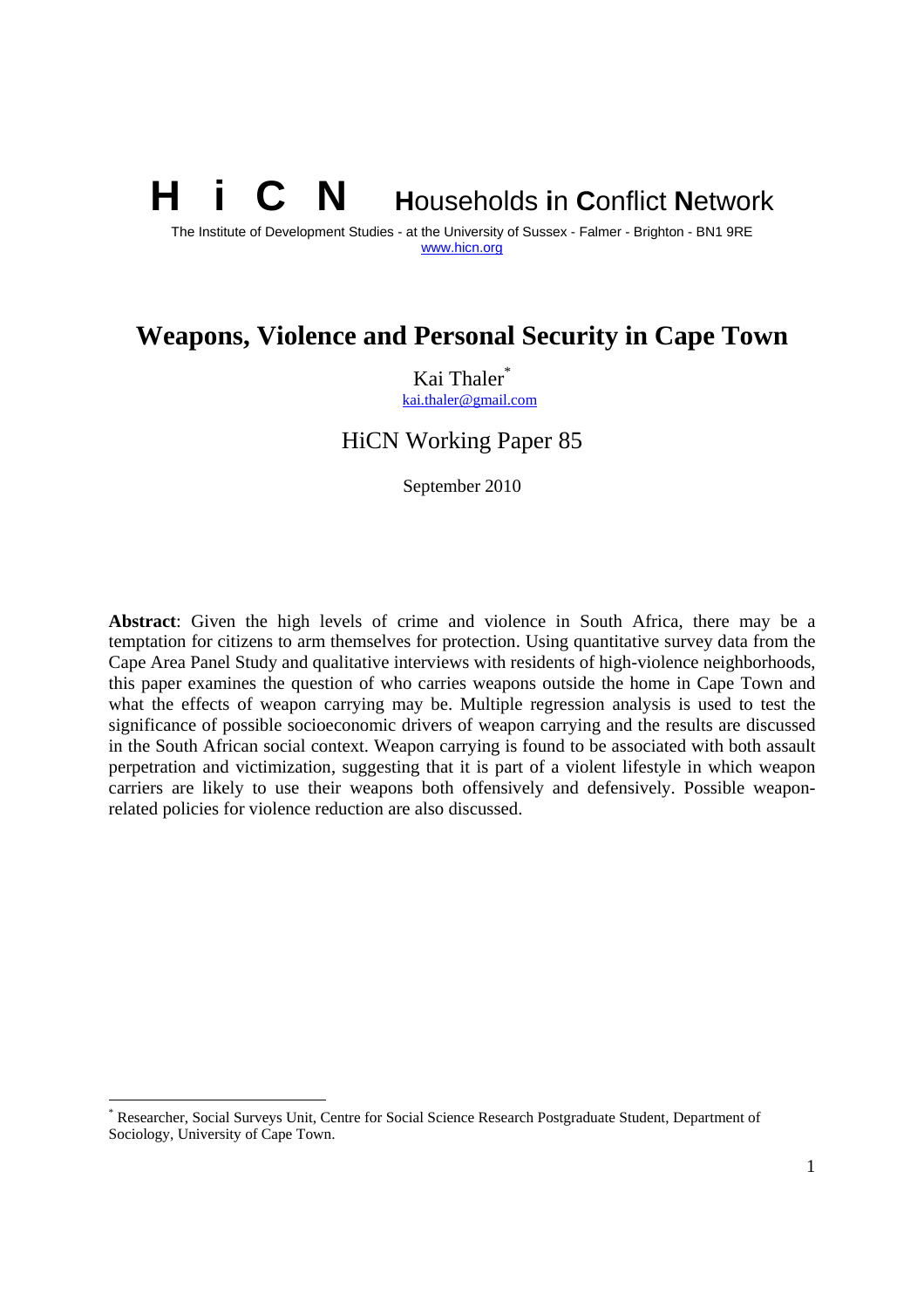#### **Introduction**

Crime and violence have dominated everyday life in South Africa since the end of apartheid and civil war in the 1990s, permeating conversations, filling newspaper headlines, and shaping people's thoughts and actions. In discussions of violence in South African society, as elsewhere, there is a tendency to view victims and perpetrators of violence as hardened, separate categories. Yet victimization and perpetration are frequently intertwined. Likewise, weapon carriers are frequently dichotomized as those who carry weapons for self-defense and those who use them to aggressively attack or threaten others. However, the capacity for violence inherent in a weapon means that a carrier may use it for either purpose, and thus a weapon may be carried by one person for both offensive and defensive purposes, with its use situationally determined.<sup>1</sup> In a violent incident, whether a weapon or only fists are used, the difference between who is the victim and who is the perpetrator may be decided by which actor strikes first or strikes the most damaging blows.

 Weapons are tools that help to change the balance of power in violent situations. In contemporary South Africa, this imbalance is frequently used to aid in the extraction of material goods or sexual compliance, or in interpersonal disputes. Weapons are used to obtain what Arendt calls "the indeed 'unquestioning obedience' that an act of violence can exact" (1970:41). Thousands of South Africans who generally lead nonviolent lives, though, also carry weapons, hoping that if threatened or attacked, they will be able to use the violent potential of their weapon to shift the situational balance of power in their favor and repulse the threat. Weapon carrying for defense from attack is a behavior shared, though, with another group that has high prospects of violent victimization: criminal perpetrators, who are often themselves victims of assaults and robberies. Of course, a person may carry a weapon and never actually use it, but the possession of this means of violence still affects feelings of personal security and hence can change behavior.

 A very ambiguous picture of the nature of weapons is painted above to highlight the complexity of weapon carrying and the potential of weapons to both bolster and break down

<sup>&</sup>lt;sup>1</sup> See Collins (2008) on the situational nature of violence.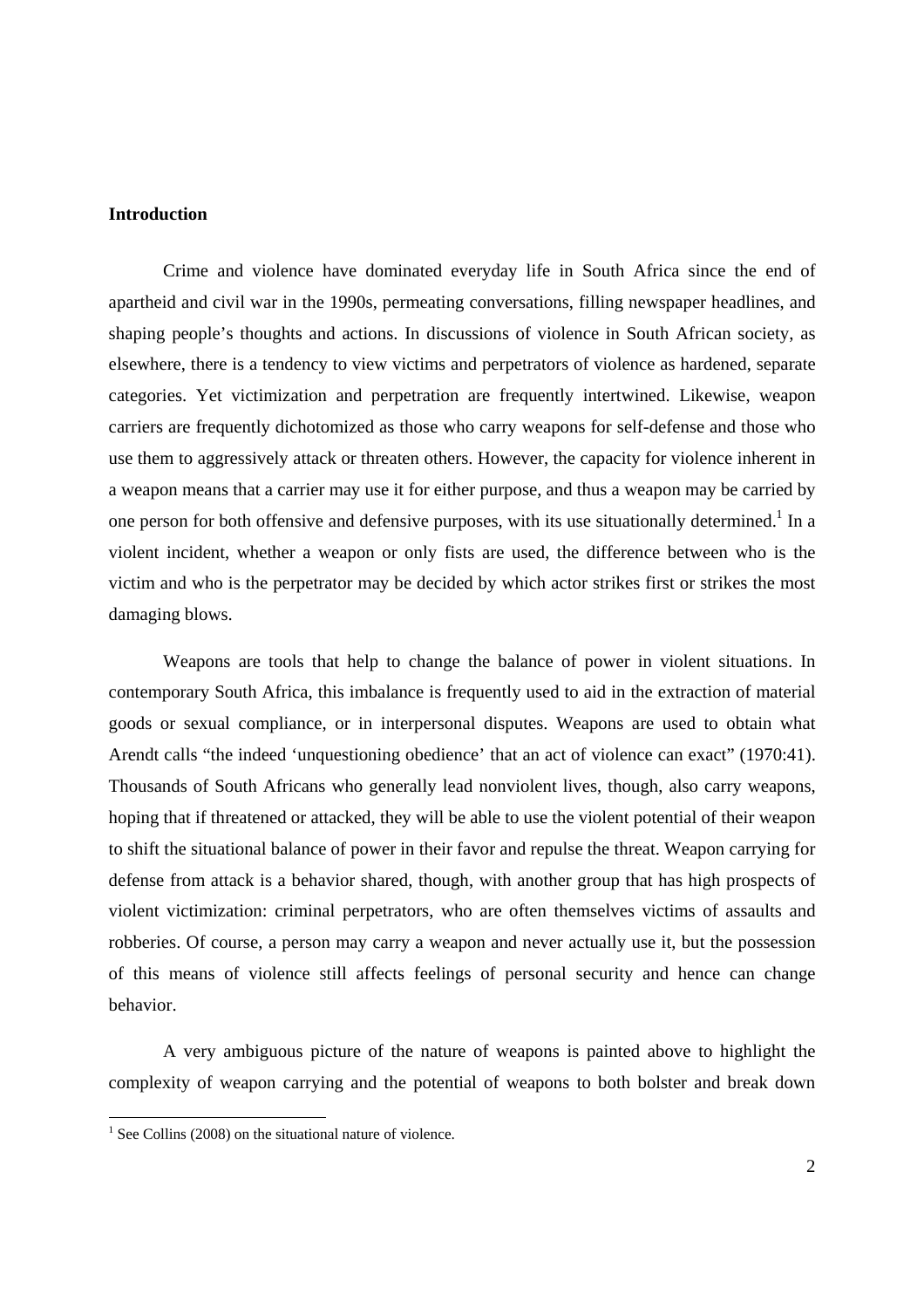personal security. Focusing on the Cape Town area, and paying special attention to the experiences of young people, this paper attempts to elucidate the phenomenon of weapon carrying and how it relates to violence victimization and perpetration, and perceptions of personal (in)security. After reviewing previous findings in international and South African research on weapon carrying and violence, perceptions of weapons in Cape Town are examined using data from qualitative interviews. Next, correlates of weapon carrying among young people are analyzed using survey data from completed waves of the ongoing, longitudinal Cape Area Panel Study, henceforth CAPS (Lam et al. 2010). The findings of this analysis are discussed in comparison with the interview data and the question of the interrelation of violence victimization and perpetration. Finally, possible policy implications with regard to weapons and violence reduction more generally and avenues for further research are addressed.

 Legal and scholarly definitions of weapons vary, but Brennan and Moore (2009:216) provide a good general description of a weapon as "a tool that is designed or adapted to cause physical harm." For the purposes of this paper, weapon carrying refers to carrying a weapon outside the home, excluding use in sport or as an occupational requirement (i.e. gun carrying by police and security guards). Victimization and perpetration refer to experiences of suffering or carrying out threats or acts of physical violence.

#### **Weapon Carrying in the Literature**

Weapon carrying is usually addressed in the literature on violence as one of a number of interrelated 'risk factors' contributing to delinquency and suffering and perpetrating violence, alongside factors such as family dysfunction, low educational attainment, drug and alcohol abuse, and peer delinquency, among others. The majority of research on weapon carrying comes from the United States and focuses on weapon carrying among young people, especially in urban areas. To give a few examples, in a study of youths living in "low-income, moderate to extremely high crime areas," Bell and Jenkins (1993:49) found weapon carrying to be the strongest predictor of witnessing violence, victimization, and perpetration. Histories of both perpetration and victimization were found to be significant predictors of gun and knife carrying among youth in Washington D.C., leading Webster et al. to conclude that for knife carriers having been victims of knife threatening was more "indicative of respondents' propensity to get into fights with others who carry knives than of random victimization," and that gun carrying,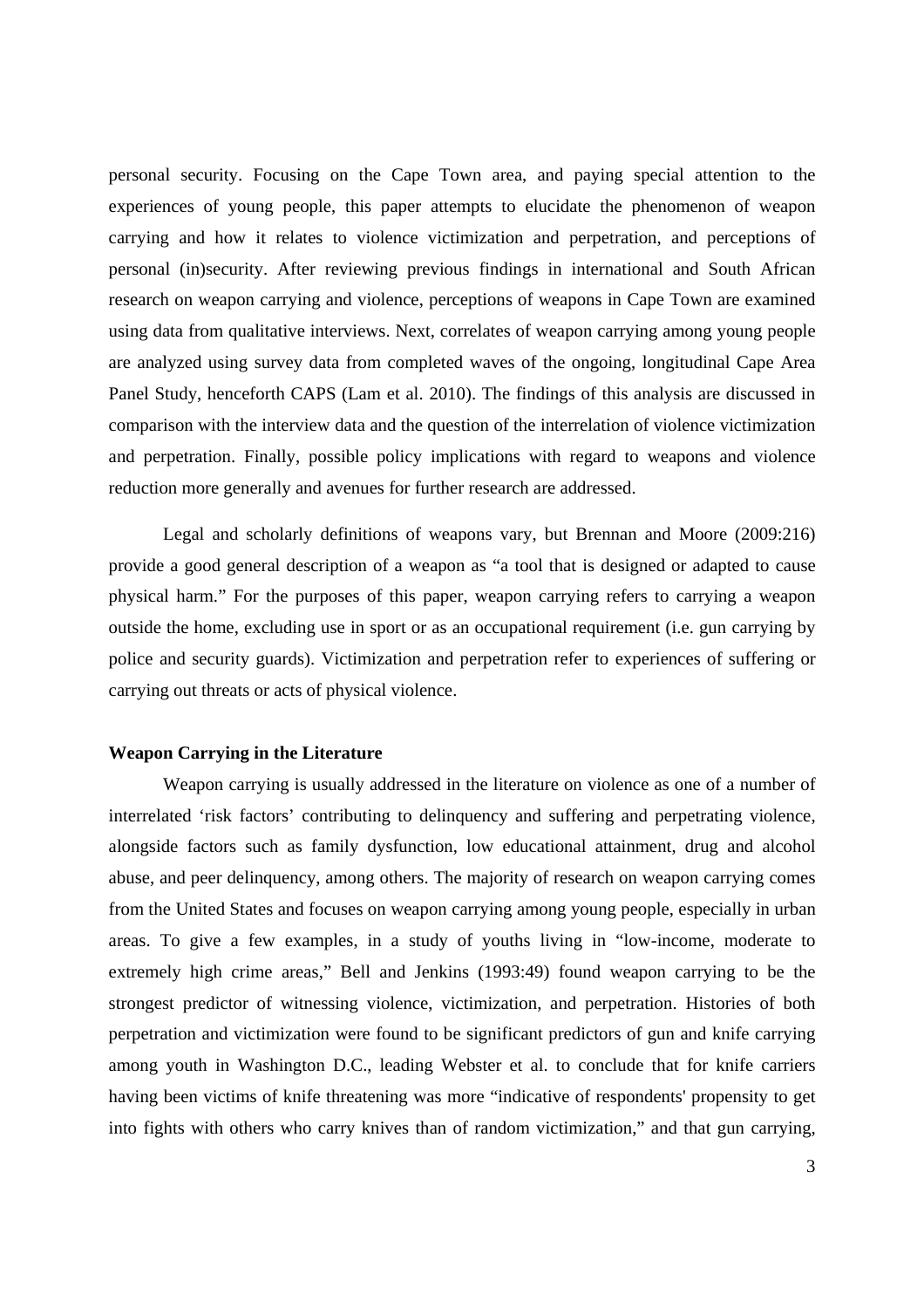significantly associated with both starting fights and prior victimization, "could more realistically be explained as a part of an extremely aggressive, rather than defensive, system of thought and behavior" (1993:1607). DuRant et al. (1995) found weapon carrying among adolescents of lower socioeconomic status to be significantly associated with attacking others and being injured in physical fights.

 There has also been an increasing focus on violence in schools in the U.S. since the mid-1990s when the country suffered a wave of school shootings, culminating in the 1999 Columbine massacre. Simon et al. (1999) found little difference in the predictors of weapon carrying on or off school grounds, with substance use, fighting, and exposure to school crime and violence significant for both settings. DuRant et al. (1997) and DuRant et al. (1999) found weapon carrying on school grounds by young adolescents to be associated with substance use, being threatened with a weapon, and fighting at school. Kingery et al. (1999) similarly found in-school weapon carrying to be associated with violence perpetration and victimization and involvement in gangs, drugs, and property crime.<sup>2</sup> Bailey et al. (1997) found weapon carrying in school to be associated with family dysfunction, heavy drinking, and fighting and other delinquent behavior. In an attempt to determine the causal order of fear of victimization, victimization, and weapon carrying, Wilcox et al. (2006) concluded that prior victimization had a significant but modest effect on future weapon carrying, but that weapon carrying subsequently increased fear, risk perception and victimization. All of the above-mentioned studies of both in-school and more general weapon carrying found male gender to be a significant predictor of weapon carrying.

In studies focused on adult as well as youth violence, the majority of work done in the United States has examined the predictors and effects of gun carrying as part of the debate on gun control measures and the efficacy of concealed weapon carrying for self-defense. While some scholars have argued that concealed gun carrying is beneficial to society in that it can help reduce violent crime victimization rates (e.g. Kleck 1988; Kleck and Gertz 1995; Lott 1998), there is much evidence to suggest that increased gun carrying in fact contributes to greater insecurity in society (e.g. McDowall et al. 1991; Cook et al. 1998; Kellermann et al. 1998), with Hemenway and Miller's study of California youth finding that "Even taking the self-reports as accurate and unbiased, most of the self-defense gun uses reported by these California adolescents seem to be little more than escalating arguments or armed conflicts among rivals" (2004:398).

1

<sup>&</sup>lt;sup>2</sup> See Kingery et al. (1999:311-15) for a review of further studies of weapon carrying in schools.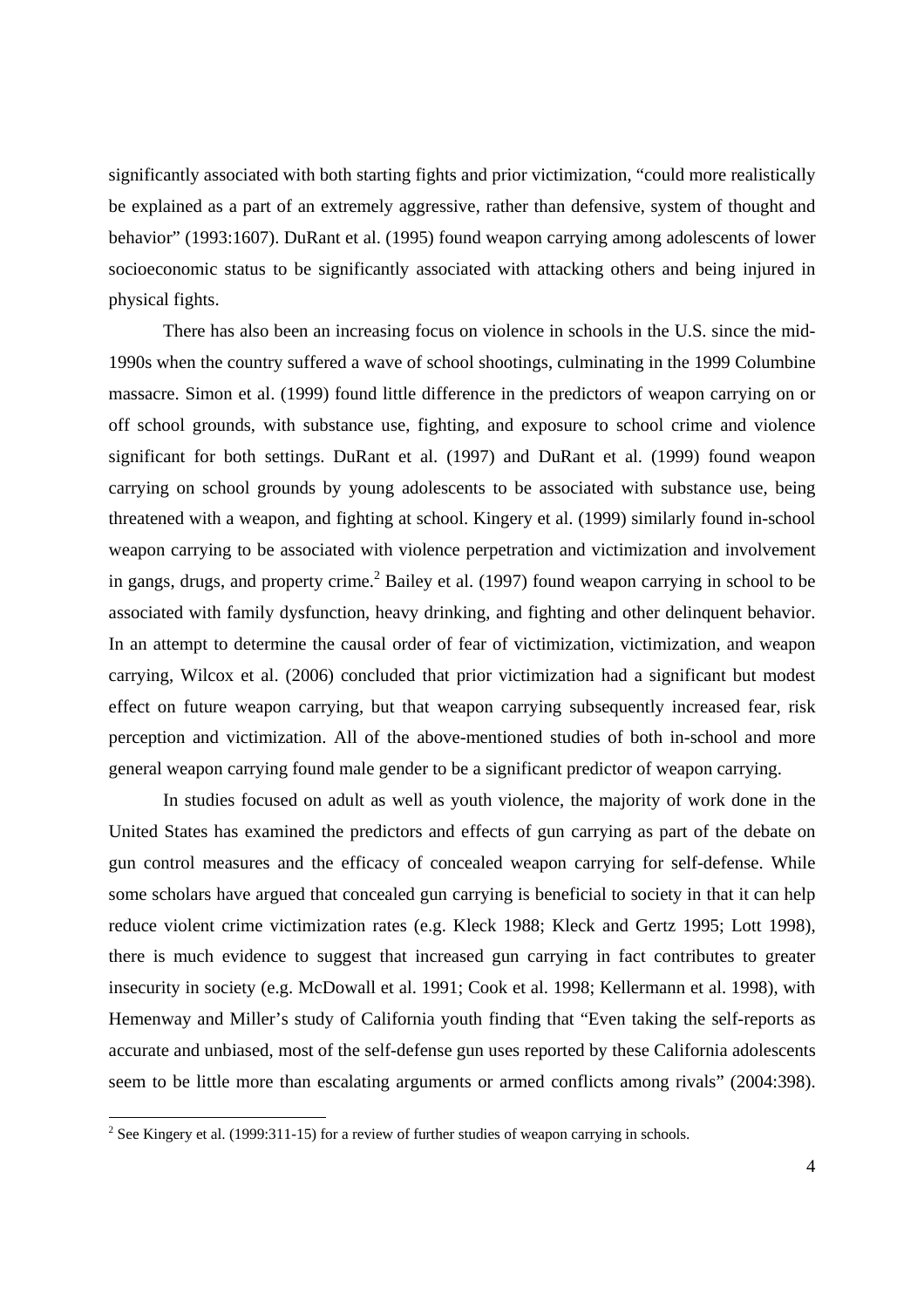Wilcox (2002), looking at all types of weapon carrying, finds that weapon carrying *increases* individual likelihood of victimization, which is of much greater concern to weapon carriers than any effects on aggregate crime levels. Overall, guns may not increase the total number of violent events, but they do greatly increase the lethality of such incidents (see Cook 1981; Roth 1994).

South Africa, though, despite its high levels of violent crime, has seen little research specifically examining weapons, who carries them, and their effects on personal and community security. Much of the existing research has been in youth studies conducted by the Centre for Justice and Crime Prevention. Leoschut (2009), analyzing the results of the 2008 National Youth Lifestyle Survey, found the Western Cape to have the highest prevalence of self-reported weapon carrying in a sample of 12 to 22 year olds, at 9.3%, with weapon carrying nationally significantly associated with male gender, coloured and Indian/Asian identity, $3$  increasing age, and witnessing or being a victim of violence. Leoschut, Burton and Bonora (2009), comparing samples of youth criminal offenders and non-offenders ages 12 to 25, found unsurprisingly that youth offenders were much more likely to know where to access firearms in the communities and to have carried or known people who carried weapons, but a large group of non-offenders stated that it was important to have a firearm in their neighborhoods, with the highest percentage (51.2%) in the Western Cape; protection for themselves and their families were the most frequently cited reasons for this perceived importance of gun possession.

The South African Medical Research Council has also included questions on weapon carrying in its surveys on the behavior of students in grades 8 to 12. The 2002 National Youth Risk Behaviour Survey found weapon carrying, defined as having "carried a weapon such as a gun, knife, 'panga' or 'kierrie' [South African terms for long knives or clubs, respectively] on one or more days in the past month," to be most prevalent in the Western Cape, where 38.2% of males and 7.7% of females answering affirmatively (Reddy et al. 2003:30, 90). The 2008 version of the survey had similar results, with the Western Cape once again having the highest prevalence of weapon carrying, with 35.2% of males and 9.1% of females reportedly having done so (Reddy et al. 2010:46-47, 124-125). In analysis of the national data in both surveys, male gender and coloured racial identity were found to be significant predictors of weapon carrying.

<sup>&</sup>lt;sup>3</sup> Apartheid-era racial categories continue to have social and political currency in South Africa (see Seekings 2008). In this paper, 'African' refers to black South Africans, while 'coloured' refers to South Africans of mixed racial heritage.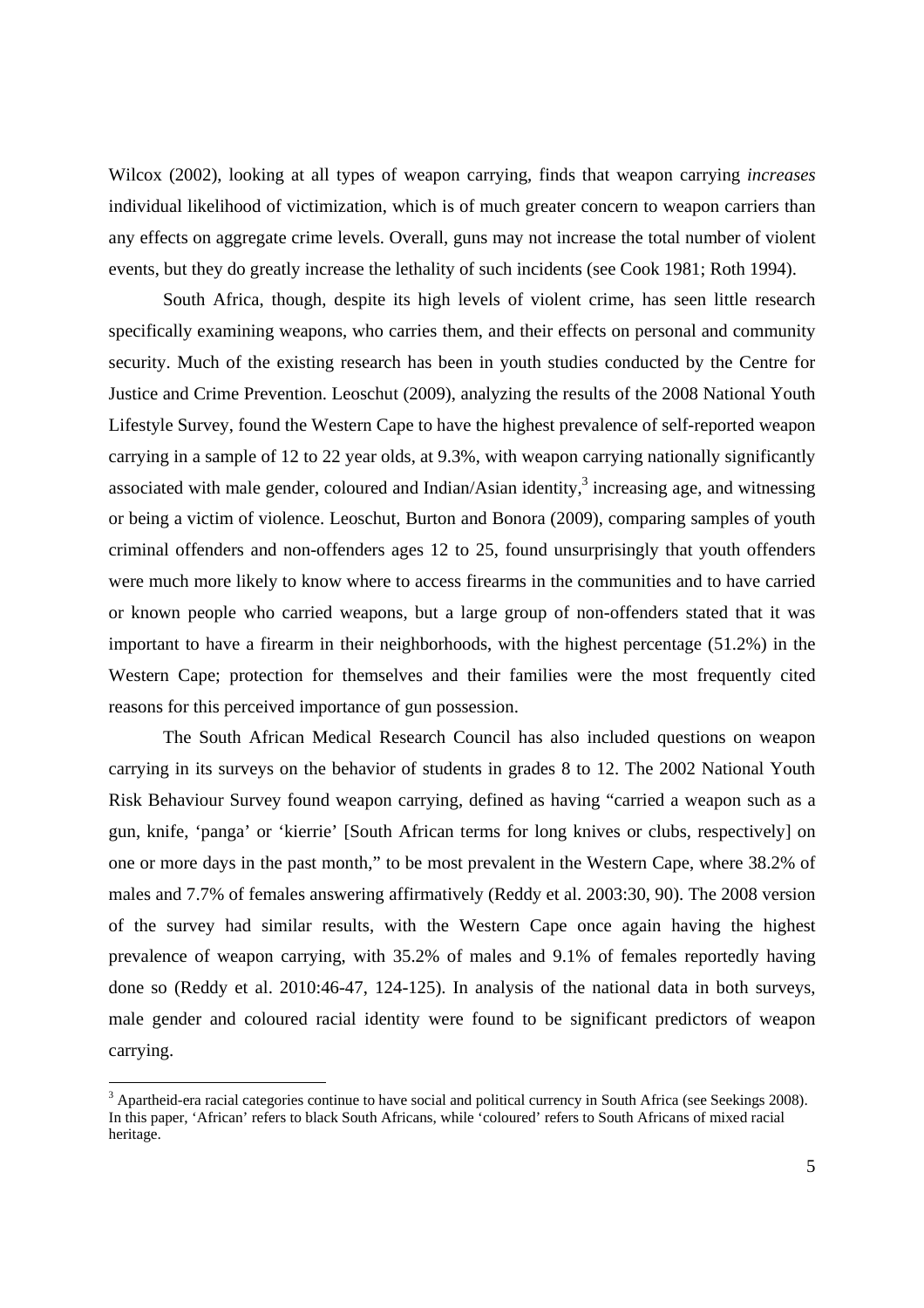Liang et al. (2007), in a study of bullying in schools in Cape Town and Durban found that children classified as "bully-victims," those who were both perpetrators and victims, were the most likely to carry weapons. Leggett (2005), reporting on the results of school surveys and interviews with gang members in the high-crime suburb of Manenberg in Cape Town, found weapon carrying to be more prevalent among males than females, with 17% of males in the school survey reporting having carried a gun compared to only 1.6% of girls; guns were also found to be a fetishized component of gang life. Hennop, Potgieter and Jefferson (2001), examining police dockets in firearms related cases in Cape Town, Durban, and Pretoria also found that the vast majority of firearms offenders were male. Several recent studies have also looked at the issue of gun possession in South Africa, with Cock (2001) undertaking a gendered analysis, and Altbeker (2004), Keegan (2005), and Lamb (2008) examining gun availability, government policy, and their effects on levels of crime and violence.

Beyond the above studies, little if any published work has been done specifically focusing on the issue of who carries weapons in South Africa. This paper attempts to fill that gap by providing both qualitative evidence on perceptions of who carries weapons and why, and quantitative analysis of survey data on weapon carrying in Cape Town.

#### **Capetonians' Views on Weapon Carrying and Use**

In order to assess weapon carrying and its impact in Cape Town, it is necessary to understand how weapon carrying is viewed, especially in high crime areas where we might expect higher rates of defensive weapon carrying. As part of a study of violence more generally in Cape Town, in 2008 the Centre for Social Science Research at the University of Cape Town carried out 47 interviews with Africans living in the Cape Flats communities of Khayelitsha and Delft. Two pilot interviews were conducted, followed by 17 interviews with a convenience sample, 26 interviews with a subsample of participants from the Cape Area Study (CAS) living in both formal and informal settlements in Khayelitsha, and two expert interviews with a police social worker and a nun working at a rape crisis center. Interviewees ranged in age from 21 to 54. Interviews from this series are denoted by a number preceded by 'V'. A second set of five pilot interviews was conducted in May 2010 on safety and security in Cape Town, with a number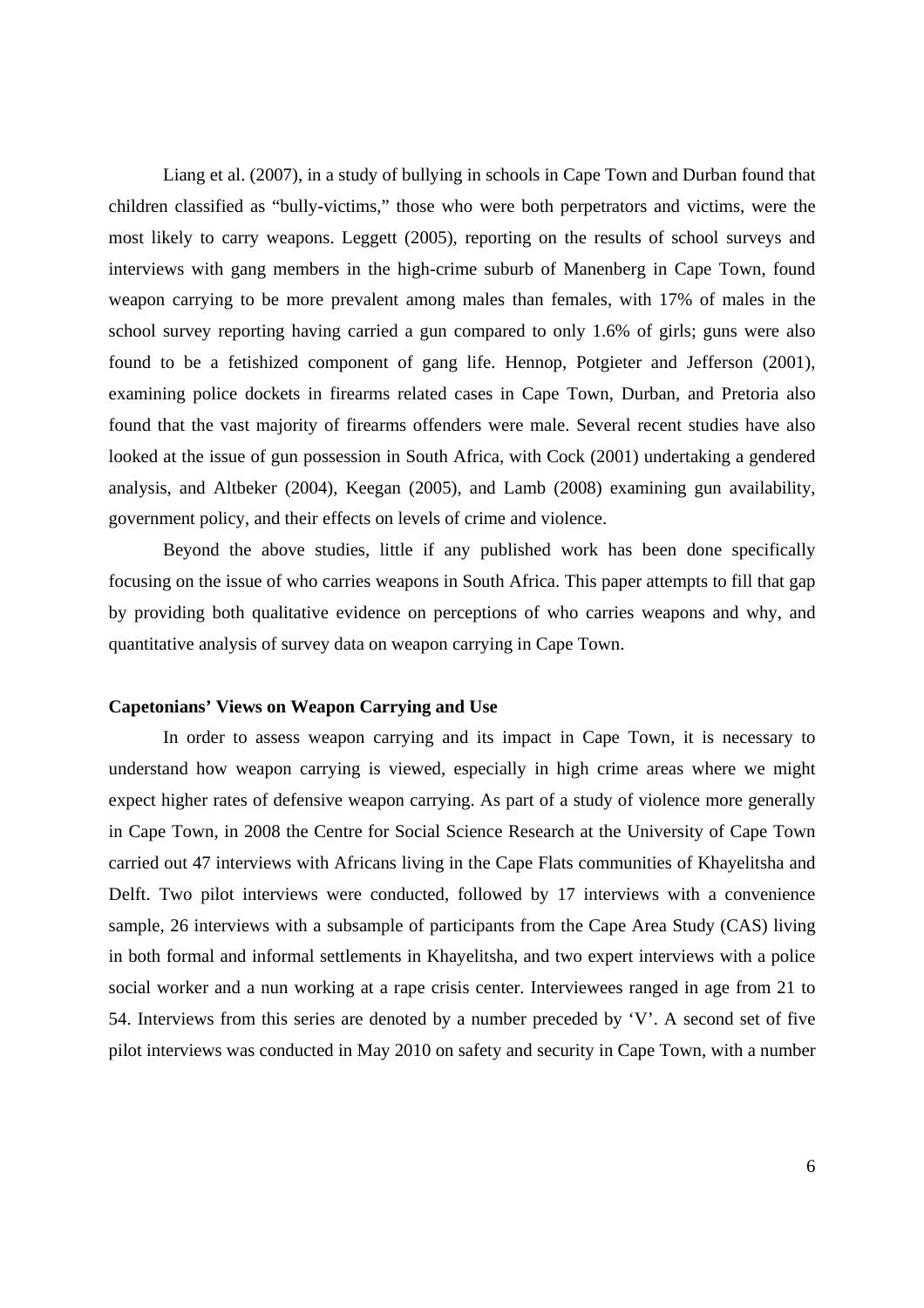of specific questions on weapons.<sup>4</sup> A convenience sample was selected from among those CAPS respondents who said they had carried a weapon in the past three years. Due to fieldworker familiarity issues and safety concerns, only those respondents who said they had not assaulted a stranger in the past three years were contacted and interviews were only conducted among African respondents. Interviews from this series are denoted by a number preceded by 'S'.<sup>5</sup> In both sets of interviews, only Africans were interviewed, and the samples were by no means scientific, but the experiences related and views expressed still provide a useful means to examine how some of the most vulnerable Capetonians understand and respond to violence in their communities.

Three main themes are discernible in the interviewees' discussion of weapons. First, weapons are used primarily by criminals; second, gun possession and use has been increasing since the transition to democracy in 1994; third, some people do carry weapons for protection or in response to victimization, but they are in the minority.

As in most societies, there is a sense that weapon use is legitimately the province of state security forces, that "the only people who are supposed to have a gun is those people who are fighting crime, like police, soldiers" (V44, male, age unreported). Beyond the forces of law and order, though, it is mainly violent criminals, almost universally seen to be young males (see Seekings and Thaler 2010), with one informant describing violence as happening because "these boys carry guns and that makes it very difficult to deal with them" (V20, male, 42). Those young males who have weapons are believed to carry them with criminal intent, rather than for protection:

"Q: Do you think that they use these guns for protection or to use when they are violent?

A: They use guns in violent situations, especially when they mug you of your possessions. When they break into houses there is usually no one at home but when they mug you they hold you up with a gun, this mostly happens to males, and with us as females they usually harass us without even taking the gun out. But there are some who use weapons at women as well, specifically knives" (V32, female, 34).

<sup>&</sup>lt;sup>4</sup> Ethical approval was obtained from the ethics committees of the Centre for Social Science Research and MICROCON.

<sup>&</sup>lt;sup>5</sup> Further S-series interviews are planned.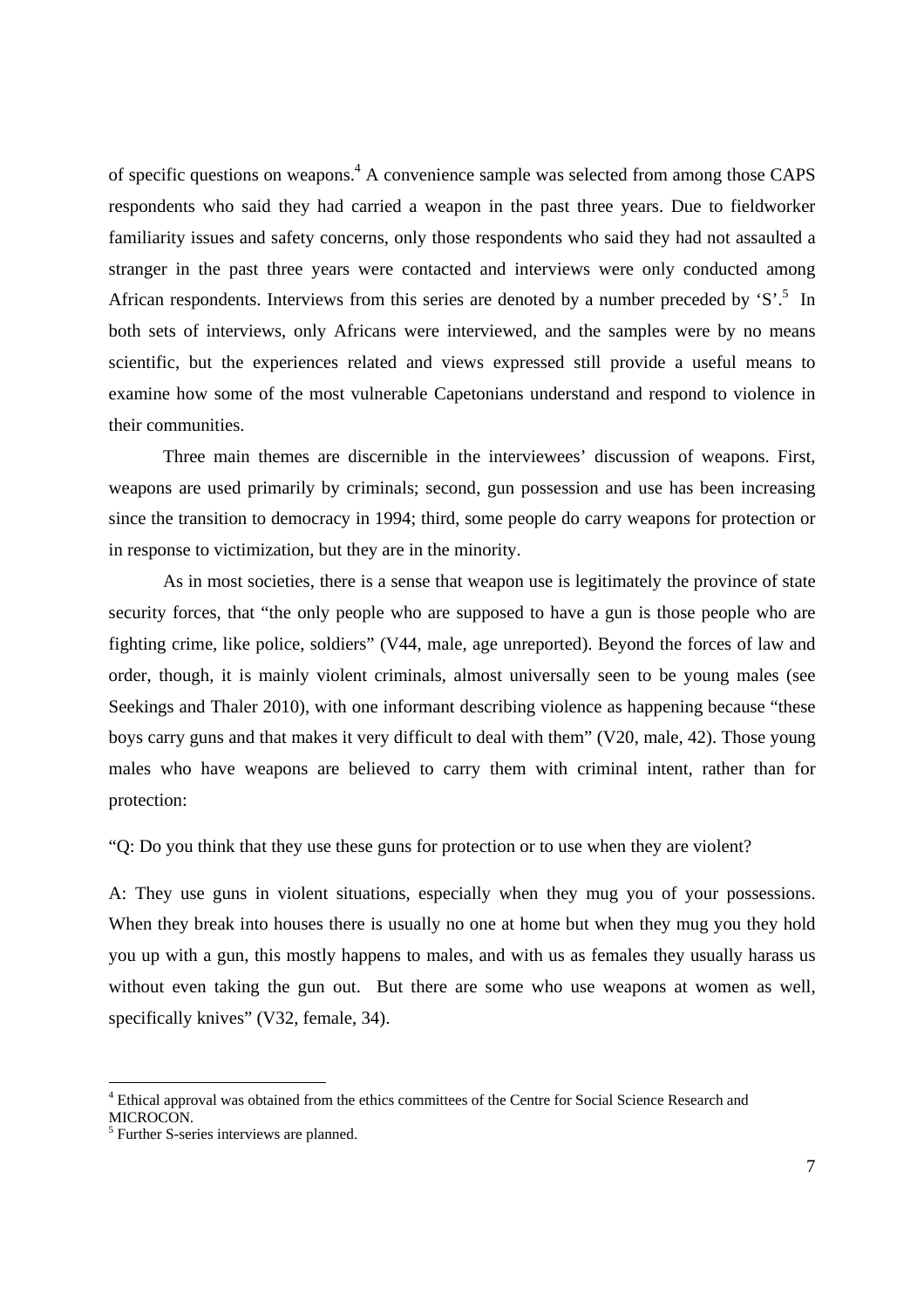Accounts of muggings and robberies frequently featured threats or attacks with knives or guns, or, in the case of one interviewee, both in one incident: "We were near the fence and when I went past the first one, another one jumped in front of me and took out a gun and told me 'old brother don't waste our time! We want your phone and money!' So, I even thought of fighting them off thinking they had a toy gun and they don't have strength. Whilst I was thinking of fighting the other two came behind my back with two knives and that's when I knew I had no chance" (V26, male, age unreported).

Among those violent criminals using weapons in their work, the presence of guns has apparently been increasing. "Q: Is violence increasing as times progress? A: Yes. Back then we used to get robbed with knives but now they've progressed to guns" (V20, male, 42). When asked if there was less violence under apartheid, one interviewee responded, "I would say so. Well I wasn't that active or never saw it. I mean yes, they were beating up our grandfathers but you see today there is more violence because these young boys have access to guns. Guns are very central to today's violence. I mean we never had guns during our times. Because now guns are free for anyone who wants one" (V7, male, age unreported). This mirrors the findings of Kynoch in Johannesburg, whose respondents told him that "prior to the 1990s most criminals only carried knives, whereas nowadays the townships are awash with firearms and shootings are a daily occurrence" (2003:10).

This shift in technology has increased fear among township residents. Discussing what kind of violence she feared most, one interviewee said, "It's a gun, because you can't fight with a gun wielding person, but at least you can fight with someone who points a knife at you" (V17, female, 43). This sentiment was echoed by a man who said, "I fear the ones with guns. A knife is better. You can't do anything with guns" (V20, male, 42). Another said, "You can fight back if it's a knife, but if it's a gun...just stand there and hands up" (S3, male, 26). Asked if certain types of violence are more difficult to stop than others, another said, "At times people carrying guns cannot be stopped, if you hear a gunshot in the streets you never even think of going out to check…you just peek through the window, because you can see that the person is armed and you're not" (V1, male, 38).

This perceived proliferation of guns and their value both for potential resale and as a tool for criminals makes them a sought-after commodity in robberies. The purpose of robberies is "to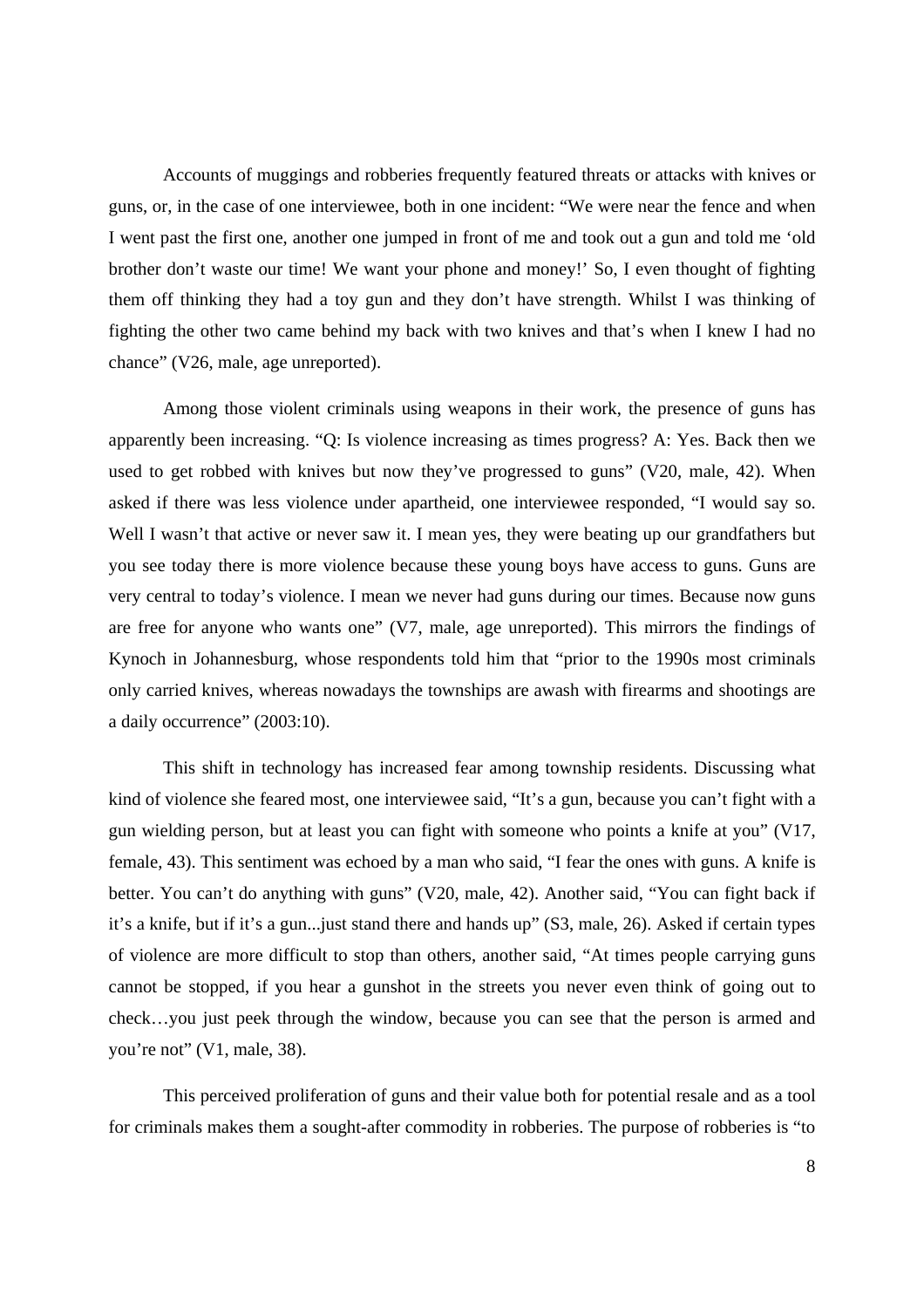get phones and guns," according to one interviewee (V40, male, 39). In a robbery witnessed in a supermarket in the Harare section of Khayelitsha, "there was a group of armed people who came in there and take the money and the guns of the people who are working there" (V4, male, 30). A pregnant shebeen owner also found herself in the middle of a gun-seeking robbery: "Another guy got up and pulled out a gun and demanded money and my gun. I was dumbfounded and froze. I told them I don't have a gun. The others closed the doors and started searching my customers as well. They demanded a gun even though I told them I don't have one" (V17, female, 42). It was suggested that it is better not to have a gun, because possessing a gun places one at higher risk of being robbed:

"You can't say if you have a gun you are protecting, no...It's not like that. The only way to be safer is having nothing, nothing. You must be clean and then it's safer. Sometimes you find that if maybe a guy owns a gun, and then there are those big guys from around and they know that I own a gun. Maybe I'm cooking here at night, watching TV and they will come and say, 'Give us your gun, it's for us it's not for you,' whereas I bought it for myself, you see. And they will want it and then...maybe four guys and each have a gun – but they want that gun, there's no other way, just give them" (S4, male, 21).

These robberies feed a large market for unlicensed firearms. It is much cheaper to purchase an unlicensed firearm than a licensed one. One informant suggested that most armed robbers get handguns from "corrupt officials...like police, they are getting it from R200" (S3, male,  $26$ <sup>6</sup>. Young people may not even be aware of the price of legal guns, since they are only exposed to the illegal market. Asked how much a gun would cost, a young informant responded, "R300, R400, R200...but at the shop I don't even know the price" (S4, male, 21). Unlicensed guns are also preferable to licensed ones due to their perceived untraceability: "if you shoot someone with a licensed gun – if you are wrong they going to take your license and your gun. They better do what...they better have unlicensed guns, and they going to shoot you and there will be no evidence and the case will be closed" (S3, male, 26).

 $6$  Police weapons entering the illegal stock of guns through theft or sale by corrupt officers was an issue highlighted in multiple interviews. One informant, himself a police officer, said, "Police can even sell guns to robbers" (V18, male, 29). In a report released in June 2010, Police Minister Nathi Mthethwa said that between March 2008 and March 2010, South African police nationally reported 5,362 guns lost or stolen; over 90% of those firearms have not been recovered (Agence France-Presse, 3 June 2010).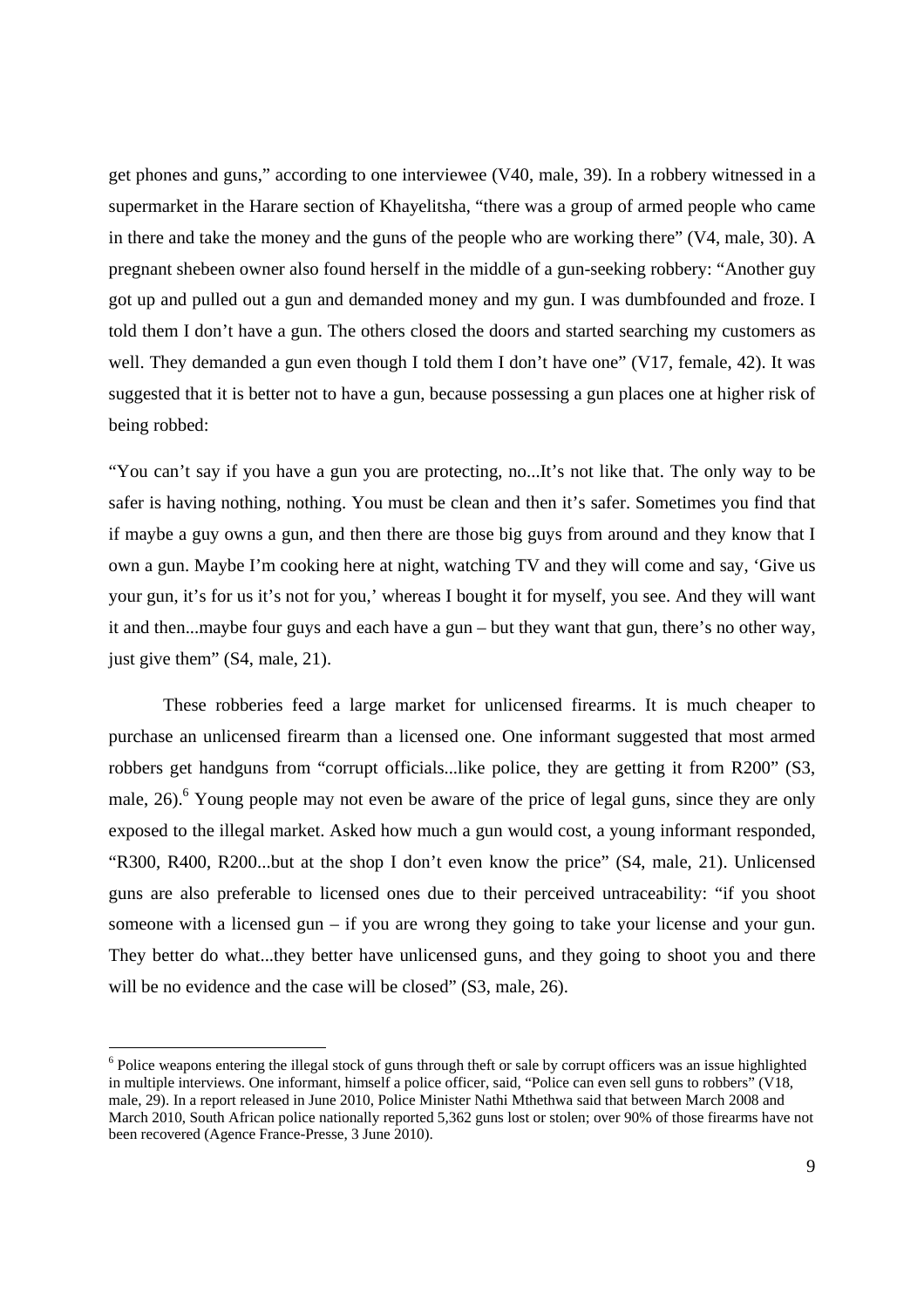The population targeted by these gun-seeking robberies is the small, but significant group of people who carry weapons for self-defense.<sup>7</sup> Asked how hijacking victims can protect themselves, an interviewee responded, "Well, some carry knifes and are ready to fight" (V42, female, 36). Weapon carrying for self-defense is also seen as a response to police ineffectiveness: "…some protect themselves in their homes, others carry guns and weapons because police are not always around" (V14, female, age unreported). Summing up possible means of protecting oneself from crime and violence, an interviewee stated that, "some people buy guns, some have burglars bars in their houses, some also just walk around with no valuables in their possession" (V15, female, 24). Overall, though, behavioural modifications, such as staying indoors and avoiding alcohol, and target hardening measures such as putting burglar bars or extra locks on one's home are more common than weapon carrying. Weapon carrying is also seen to put the carrier at risk. One informant, despite having reported carrying a weapon in the past, said he does not generally carry one; when asked why not, he said, "I'm scared of the police, when they catch you with the knife...they beat you. So that's why I'm not carrying anything" (S5, male, 26). Another self-reported weapon carrier said, "I can't say I'm protecting myself if I go around with a knife...it's not protecting myself, you see. The only way I can protect me is having nothing on me so I can run away. If I have a knife, no, I'm not protecting myself. I'm making it worse...Maybe, if you start with me, or want to hit me – then I'm gonna stab you – you see. But if that knife wasn't by me, then it would be fine...easier for you to get away" (S4, male, 21).

From these interviews, we are left with a perspective of weapon carriers as primarily being young, male violent criminals. They frequently use guns and knives in the assaults and robberies they commit, with gun use having increased since the end of apartheid. A much smaller group of weapon carriers exists, who possess weapons solely for self-defense, but this may in fact make them more vulnerable to victimization, arrest, or perpetration of violence. Are these views borne out empirically, though? Using survey data from CAPS, we can quantitatively analyze the factors significantly associated with weapon carrying to test perceptions and suspicions more systematically.

 $<sup>7</sup>$  In the 2003 Victims of Crime Survey conducted by the Institute for Security Studies, only 3% of respondents said</sup> they carried a weapon "to protect themselves or their households from crime or violence" (Burton et al. 2004:67).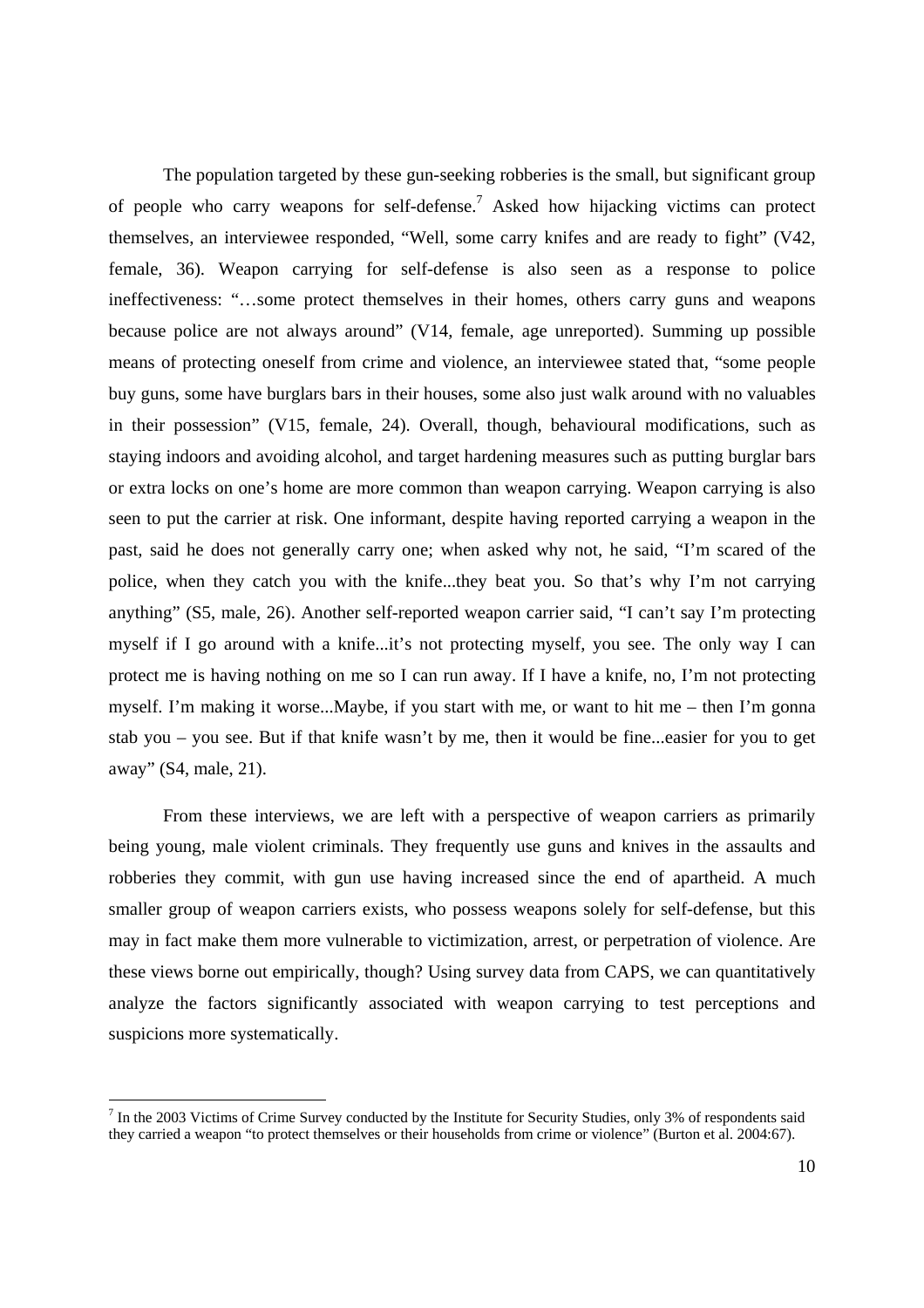#### **Weapon Carrying in Cape Town in Quantitative Analysis**

CAPS is an ongoing longitudinal study of young people and their households in the Cape Town area, examining social, political, economic and health issues through biannual surveys. The survey was initiated in 2002 with a representative sample of youths aged 13 to 22. In 2009, Wave 5 of CAPS was administered, including in two of its modules questions on experiences of and attitudes about violence. This present study examines those 3,060 respondents who answered the question in Wave 5 on weapon carrying (see below). The sample consisted of 1,705 females and 1,355 males. By race, the sample consisted of 1,327 African respondents, 1,536 coloureds, 235 whites, and 13 Indians. Attrition in the sample due to moving away, death, or simple failure to respond to later waves of the study means that the sample is no longer representative (Lam et al. 2010). Results reported here are preliminary, as the data are unweighted and some reliability checks are still being conducted. With these caveat, though, CAPS still provides some of the best data available on the lives of young people in Cape Town.

In the Wave 5 survey, question 14 of Module J asked, "In the past three years, have you ever carried a concealed knife or gun, outside of your home?" There are both problems with and benefits from this phrasing of the question. The range of weapons considered is more narrow than in other comparable studies, not including clubs (Leoschut 2009) or the traditional African pangas and knobkerries (Reddy et al. 2003, 2010). No condition was specified as to the purpose of the weapon carrying. This is preferable to studies which ask solely about weapons carried "for protection" (e.g. Burton et al. 2009:88). Also, given the urban nature of our sample, weapon carrying for hunting or sport purposes is highly unlikely, and these and occupational uses of knives or other potential weapons, such as box cutters, should be excluded by the specification that the weapon have been concealed. The time window for weapon carrying is long, and there was no measure of frequency of weapon carrying within the three year period, which one might expect to lead to higher reported percentages of weapon carriers than studies with shorter time windows. However, the overall and gender-specific weapon carrying rates reported in CAPS are similar to those found by Leoschut (2009:54) for a 12 month time window, and much lower than those found by Reddy et al. (2003, 2010) in the two National Youth Risk Behaviour Surveys,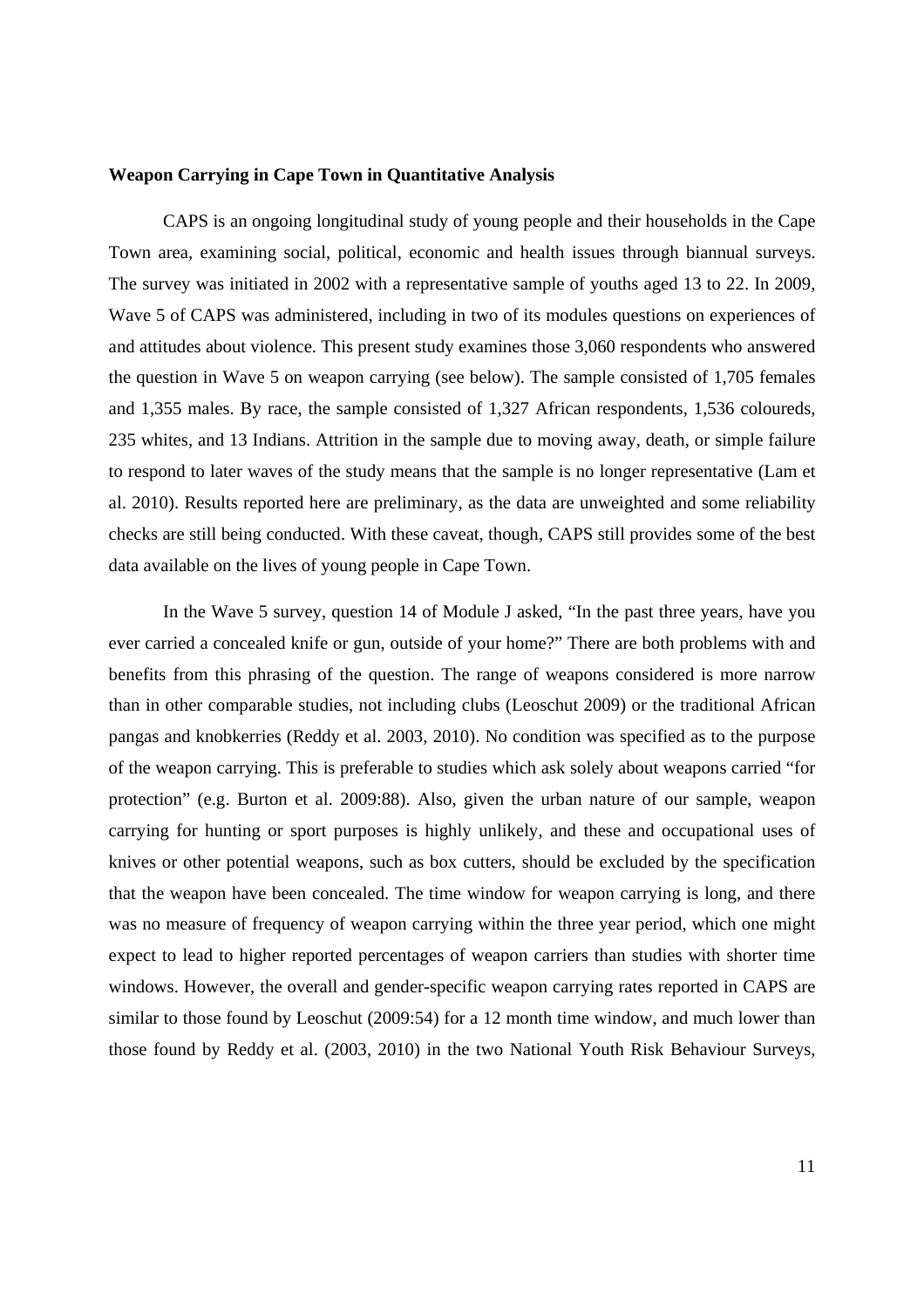which used a 30 day time window. Finally, this is self-report data,  $8$  so respondents might have answered untruthfully to avoid revealing weapon carrying, especially if they had carried an illegal weapon. This effect should to some extent have been mitigated by the fact that this section of the survey was filled out by the respondents themselves, so responses would not have been disclosed to field workers unless a respondent was illiterate and unable to complete the survey form for him or herself.

In total, 8.3% of respondents reported having carried weapons. 15.7% of males and 2.5% of females said they had carried weapons. Adjusting for the smaller male sample size in CAPS, 86.4% of weapon carriers are male and 13.6% female. Examining weapon carrying by racial population group, 9.5% of African respondents, 7.8% of coloureds, and 3.2% of whites reported weapon carrying. Adjusting for the different sample sizes between the groups, weapon carriers were 46.8% African, 36.7% coloured and 15.5% white. There were only 13 respondents classified as Indian and none of them reported weapon carrying.

There are many theories as to what constitute the risk factors for a young person to become involved in violent activities. Drawing together these theories, there emerge basic broad categories of risk factors (see Table 1 below).

| <b>Table 1. Risk Factors for Youth Violence</b> |                                                  |  |  |  |  |  |
|-------------------------------------------------|--------------------------------------------------|--|--|--|--|--|
| Category                                        | <b>Factors</b>                                   |  |  |  |  |  |
| Biological                                      | Birth complications<br>$\bullet$                 |  |  |  |  |  |
|                                                 | Low resting heart rate<br>$\bullet$              |  |  |  |  |  |
| Psychological                                   | Impulsiveness<br>٠                               |  |  |  |  |  |
|                                                 | Daring                                           |  |  |  |  |  |
|                                                 | Low intelligence<br>٠                            |  |  |  |  |  |
|                                                 | Aggressiveness<br>٠                              |  |  |  |  |  |
| Family                                          | Low parental involvement<br>٠                    |  |  |  |  |  |
|                                                 | Harsh parental treatment<br>٠                    |  |  |  |  |  |
|                                                 | Low levels of family cohesion<br>٠               |  |  |  |  |  |
|                                                 | Violent or otherwise delinquent kin<br>$\bullet$ |  |  |  |  |  |
| Socioeconomic                                   | Poverty<br>٠                                     |  |  |  |  |  |

<sup>&</sup>lt;sup>8</sup> See Thornberry and Krohn (2000) on the issue of the reliability and validity of self-report data in the analysis of crime and delinquency.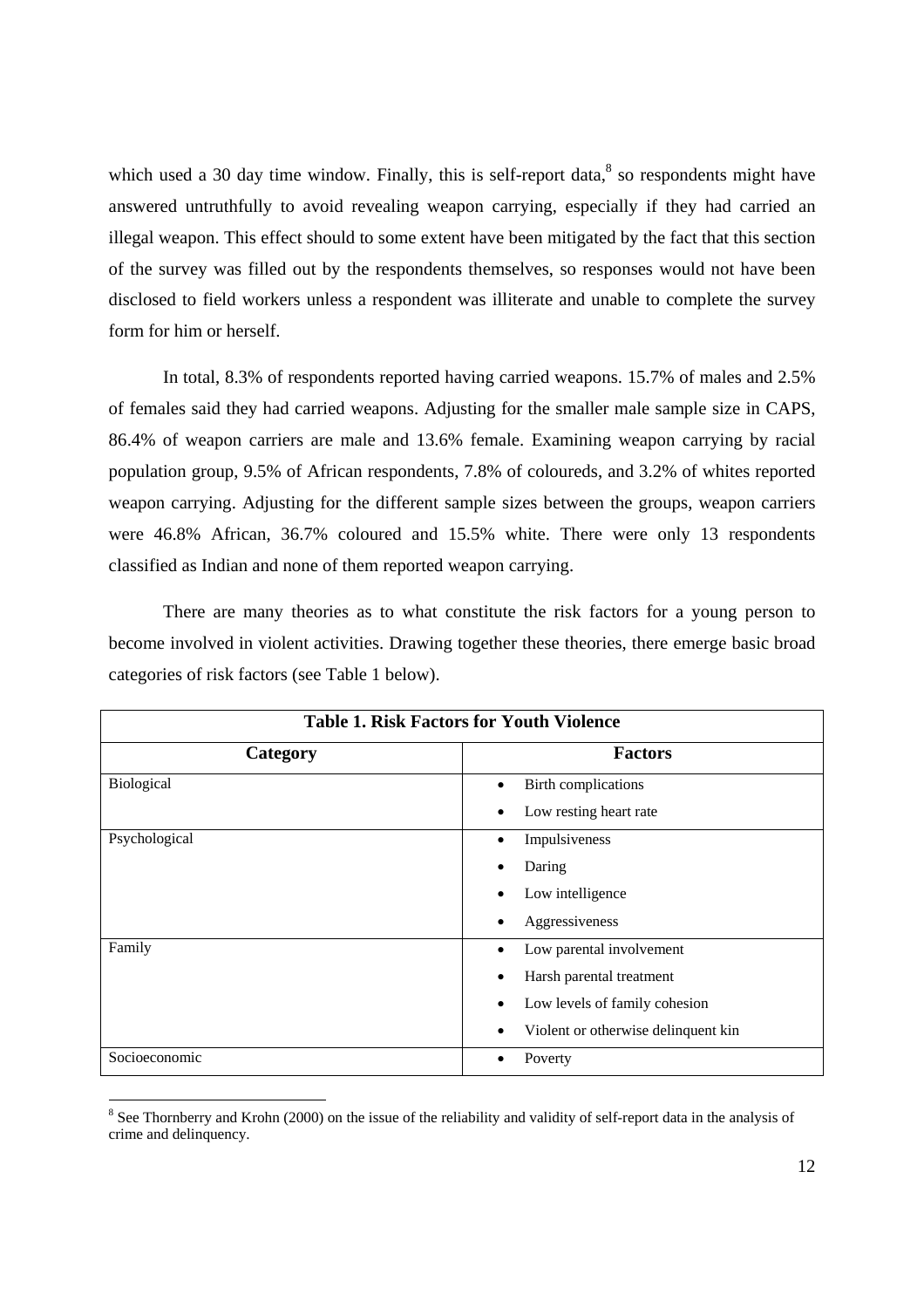|           | Low educational attainment                    |
|-----------|-----------------------------------------------|
|           | Income inequality                             |
|           | employment<br>Poor<br>for<br>prospects<br>and |
|           | advancement                                   |
| Community | High levels of crime in neighbourhood         |
|           | Exposure to violent adults in neighbourhood   |
|           | Community disorganization                     |
|           | Drug and weapon availability in neighbourhood |
| Lifestyle | Drug and alcohol abuse                        |
|           | Early sexual activity and promiscuity         |
| Culture   | Norms supporting violence<br>٠                |
|           | Low religious socialization                   |
|           | Violence begetting violence                   |

Adapted from Hawkins et al. (2000) and Mercy et al. (2002:32-38).

With the exception of biological factors, these hypothesized risk factors can be tested for their influence on weapon carrying using the data available from the CAPS surveys.

The results of Wave 5 of CAPS were analyzed using Stata  $11<sup>9</sup>$  Some data from Wave 1 was used to create variables regarding the family backgrounds of respondents. Dummy variables were created from indices of possible risk factors in order to control for the broader factors of low socioeconomic status, having a hard childhood, personality volatility (characterized by impulsiveness, short temper and disregard for others), living in a bad neighbourhood, and having a "fast lifestyle" (characterized by substance abuse and promiscuity).

Variables were tested individually using logistic regression for significance of influence on weapon carrying with a 90% threshold. Tests controlled for gender due to the imbalance of weapon carrying between males and females in other studies, as well as in CAPS. Variables that were significant in this stage were then grouped into five categories: socioeconomic and political; family; lifestyle and personality; neighbourhood; and violence. A model was constructed for each category, controlling for gender, race and the dummy control variables, excepting the controls that were collinear with the variables being tested (see Appendix A). The

<sup>&</sup>lt;sup>9</sup> Data has not yet been weighted and some verification checks are still being conducted on questionnaires, so these results are preliminary.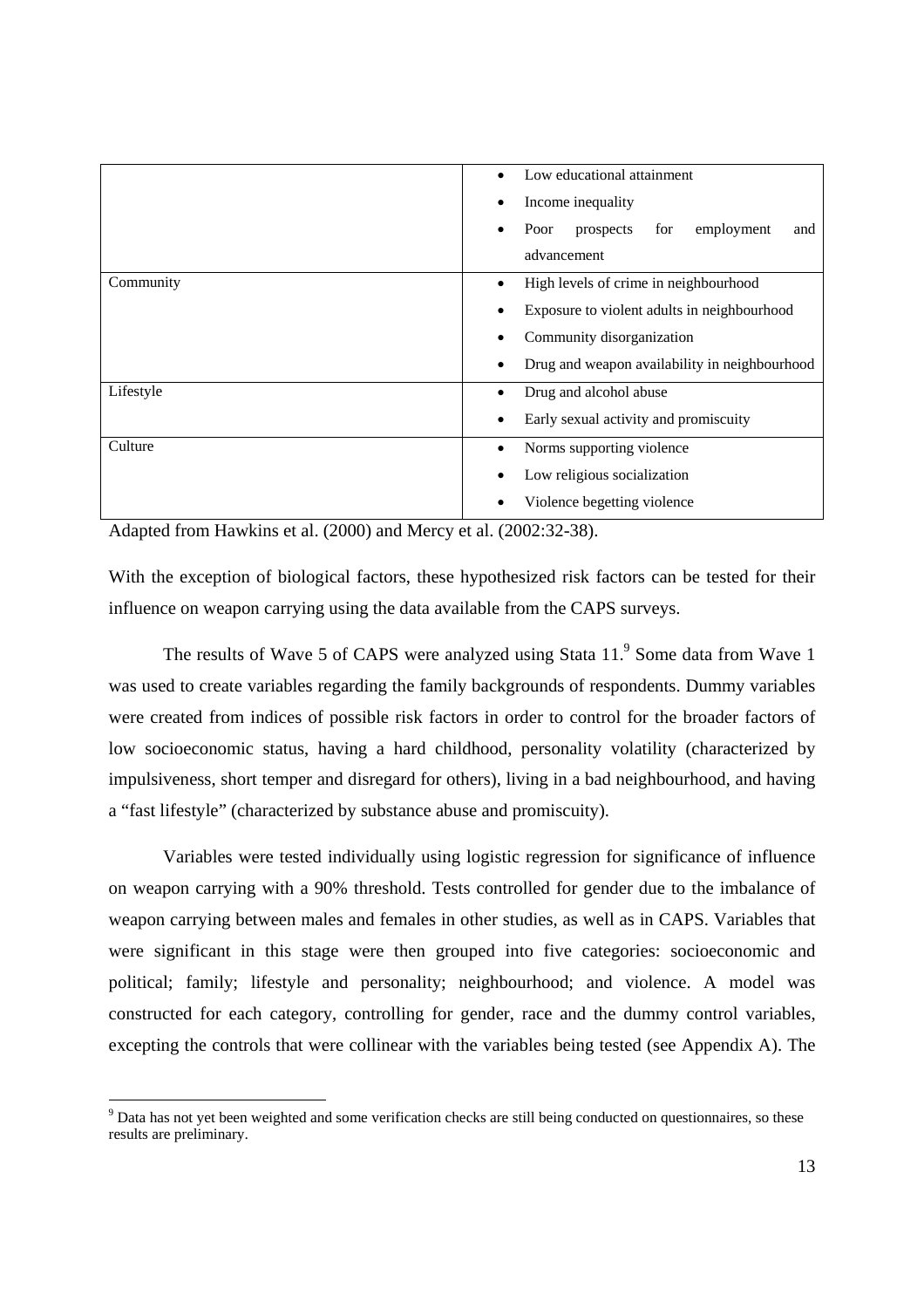significant variables from each of these models were then tested together in a full model (see Table 2 below; see Appendix B for variable definitions).

| Logistic regression |               | Number of $obs = 3027$ |       | Pseudo $R2 = 0.3014$ |                      |          |  |  |
|---------------------|---------------|------------------------|-------|----------------------|----------------------|----------|--|--|
| weaponcarry         | Odds<br>Ratio | Std. Err.              | z     | P > z                | [95% Conf. Interval] |          |  |  |
| male ***            | 5.012808      | 1.037027               | 7.79  | 0.000                | 3.341861             | 7.519236 |  |  |
| african **          | 1.486698      | .2722976               | 2.17  | 0.030                | 1.038294             | 2.128754 |  |  |
| nomatric *          | 1.361006      | .2326784               | 1.80  | 0.071                | .9735046             | 1.902751 |  |  |
| unempnow            | 1.234882      | .2095462               | 1.24  | 0.214                | .885494              | 1.722127 |  |  |
| irreligious         | 1.222486      | .2491305               | 0.99  | 0.324                | .8199315             | 1.82268  |  |  |
| famviolence         | 1.321889      | .2926664               | 1.26  | 0.208                | .856523              | 2.040099 |  |  |
| manypartners        | 1.41602       | .3017785               | 1.63  | 0.103                | .9325316             | 2.150182 |  |  |
| drugs ***           | 2.207431      | .4708825               | 3.71  | 0.000                | 1.453154             | 3.353227 |  |  |
| bingedrink          | 1.279069      | .223596                | 1.41  | 0.159                | .9080173             | 1.801747 |  |  |
| impulsive **        | 1.476134      | .2484083               | 2.31  | 0.021                | 1.061409             | 2.052903 |  |  |
| temper              | 1.312119      | .2496364               | 1.43  | 0.153                | .9037083             | 1.905101 |  |  |
| nhdconvicts ***     | 1.756707      | .3198387               | 3.09  | 0.002                | 1.229485             | 2.510008 |  |  |
| nhdsafenight ***    | 1.586741      | .2690286               | 2.72  | 0.006                | 1.138116             | 2.212205 |  |  |
| violence2 ***       | 5.397003      | .860532                | 10.57 | 0.000                | 3.948496             | 7.376895 |  |  |
| victim2 ***         | 1.99672       | .3336209               | 4.14  | 0.000                | 1.439112             | 2.770383 |  |  |

**Table 2: Full Model of Weapon Carrying** 

\*:  $p<0.10$  \*\*:  $p<0.05$  \*\*\*:  $p<0.01$ 

This was then refined by removing insignificant variables, resulting in the final model (see Table 3 below). Dropping the insignificant variables from the full model had a very small effect on the explanatory power of the model, only reducing McFadden's pseudo R-squared value from 0.301 to 0.296.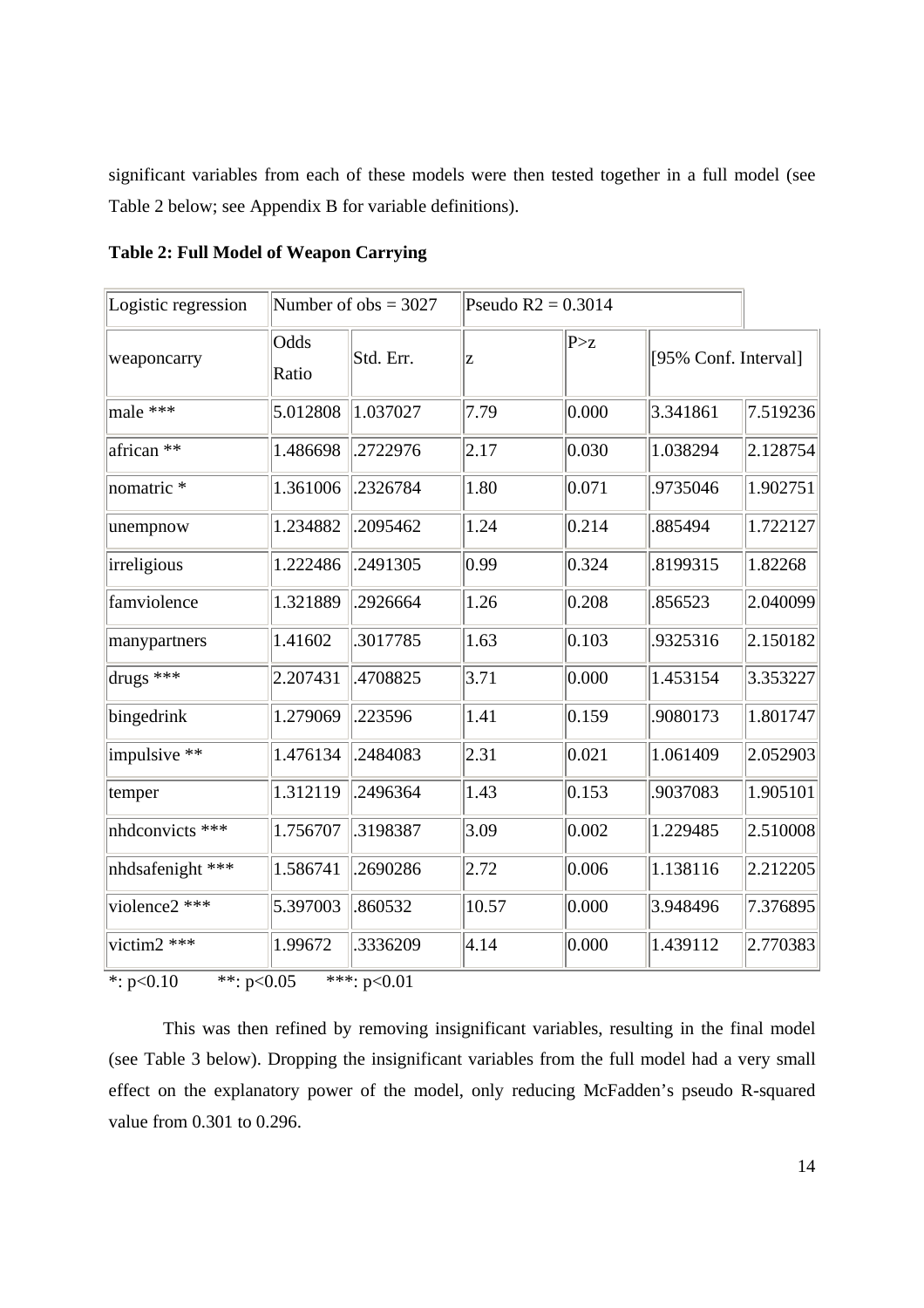| Logistic regression                  |                                                      | Number of $obs = 3037$ | Pseudo $R2 = 0.2963$ |       |                      |          |
|--------------------------------------|------------------------------------------------------|------------------------|----------------------|-------|----------------------|----------|
| weaponcarry                          | Odds<br>Ratio                                        | Std. Err.              | Ιz                   | P > z | [95% Conf. Interval] |          |
| male ***                             | 5.021736                                             | .9695572               | 8.36                 | 0.000 | 3.439621             | 7.331573 |
| african ***                          | 1.608634                                             | .2629711               | 2.91                 | 0.004 | 1.167635             | 2.216191 |
| nomatric **                          | 1.437548                                             | .2419079               | 2.16                 | 0.031 | 1.033675             | 1.999222 |
| manypartners *                       | 1.434206                                             | .2989998               | 1.73                 | 0.084 | .953136              | 2.158082 |
| drugs ***                            | 2.480617                                             | .5122382               | 4.40                 | 0.000 | 1.654969             | 3.718173 |
| Impulsive ***                        | 1.657419                                             | .2582775               | 3.24                 | 0.001 | 1.221205             | 2.249448 |
| nhdconvicts ***                      | 1.880161                                             | .3376947               | 3.52                 | 0.000 | 1.322243             | 2.673492 |
| nhdsafenight ***                     | 1.596081                                             | .2691164               | 2.77                 | 0.006 | 1.14692              | 2.221144 |
| violence2 ***                        | 5.807035                                             | .9065585               | 11.27                | 0.000 | 4.276319             | 7.885673 |
| victim2 ***<br>all also<br>$\sim$ 10 | 2.053168<br>$\sim$ $\sim$ $\sim$<br>and a state of a | .3393074<br>0.01       | 4.35                 | 0.000 | 1.485097             | 2.838536 |

**Table 3: Final Model of Weapon Carrying** 

\*:  $p<0.10$  \*\*:  $p<0.05$  \*\*\*:  $p<0.01$ 

Gender: Among CAPS respondents, it emerges that males are significantly more likely that females to report having carried a concealed weapon. As reported above, males made up over 4/5 of weapon carriers, and within each gender, 15.7% of males and 2.5% of females reported having carried a concealed weapon in the last three years. This gender differential supports the findings of Leoschut (2009:54) and the two National Youth Risk Behaviour Surveys (Reddy et al. 2003:84, 2010:46-47) in South Africa, as well as those in the international literature.

The higher rate of weapon carrying among males is likely related to the masculine social context in which a capacity for violence is a way of improving one's status and asserting one's masculinity. This is especially true of gun possession, as guns are frequently seen as phallic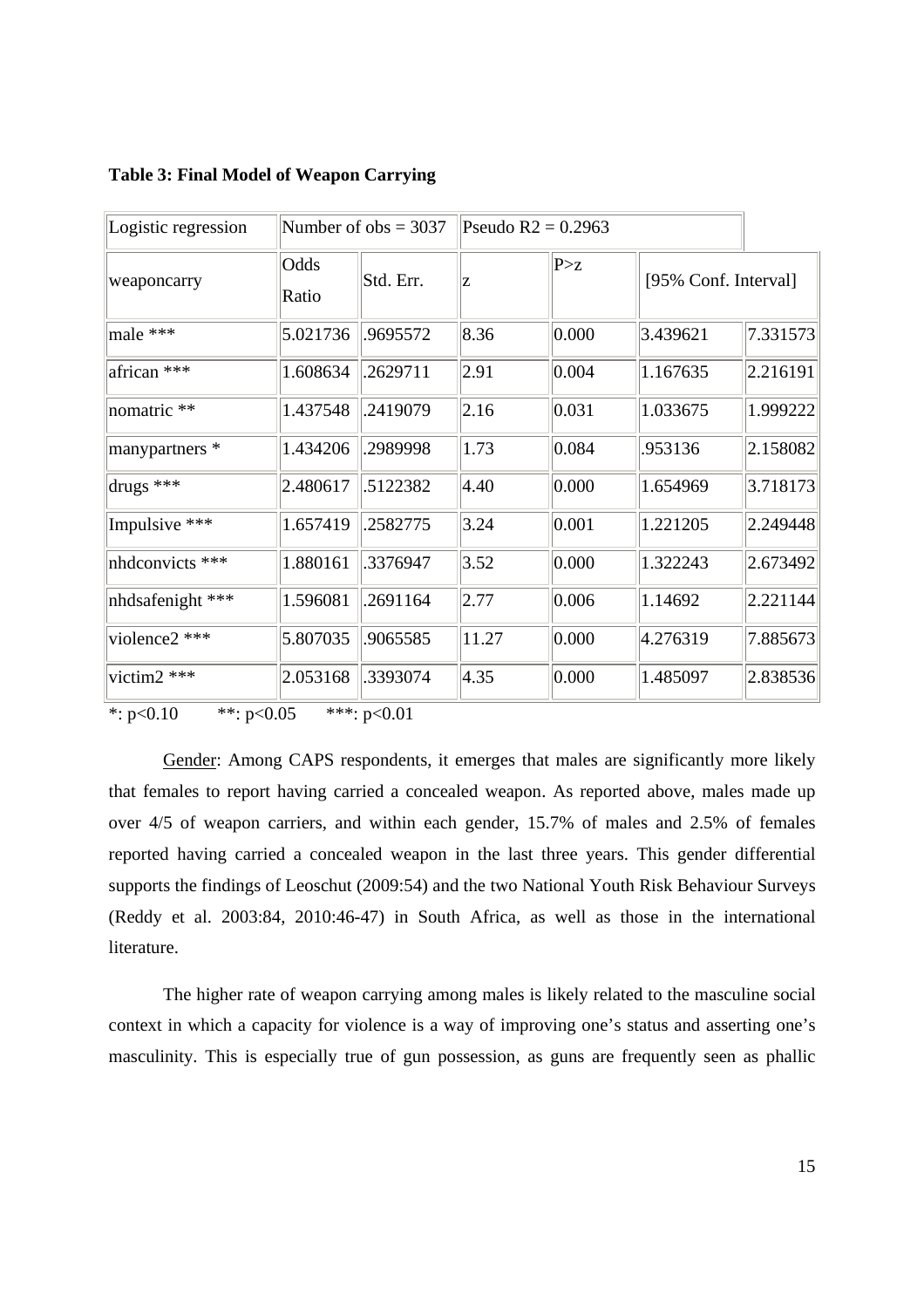symbols<sup>10</sup> and ways of proving that one is a man. As one young Sowetan informant told Cock (2001:47), "...for you to prove your manhood these days, you've got to own a gun."<sup>11</sup> Thus in a survey of 16-19 year old students in Manenberg, almost twice as many boys as girls reported having held a loaded gun, and while 17% of boys reported having carried a gun "to protect themselves in the past," only 1.6% of girls had done likewise (Leggett 2005:18). Access to guns is also reported to be a primary motivator for young men to join gangs (ibid.: 26).

The gendering of weapon carrying, and especially guns, does not mean, though, that females are significantly less exposed to weapons. Female members or affiliates of gangs are frequently called upon by male members to hide guns, and may join in fights using other weapons (see e.g. Kynoch 2005:54). A young female gang member told Leggett, "Yes, we only carry knives, maybe we'll have brick gang fights and backpack gang fights and knife gang fights, but we never went to the limit of guns. Because a girl is not supposed to wear a gun…" (2005:30). As studies from the United States suggest, girls in general may be more likely to carry primarily defensive weapons "such as pepper spray or knives, while boys might be more likely to carry firearms" (Simon et al. 1999:346). An international study specifically of girls involved in delinquent activities found that while these girls frequently carried knives, clubs, and/or mace, they were not very likely to carry guns (Erickson et al. 2006). Within the house, women and girls also may make non-traditional choices of defensive weapons, with one interviewee stating that, in addition to a sharp grass cutting blade kept near her bed, "My first weapon is to always have hot water in the kettle – boiling water. If I see someone loitering outside I'll boil my water and if they dare enter my house I'll sort them out with my hot water" (V39, female, 54). Thus females, while less likely to carry weapons than males, are still significantly exposed to weapons and may make innovative use of everyday objects like backpacks as weapons in lieu of guns and knives, a form of weapon use that would not be captured by the CAPS data.

Race: Race was found to affect weapon carrying, with Africans more likely than coloured or white respondents to have carried weapons (the Indian sample was too small for analysis). It could be that more Africans carry weapons as a response to living in very unsafe areas.

 $10$  In South Africa, one expression of anti-gun control sentiment has been bumper stickers reading "Gun Free South Africa—Suck my Glock" (Myrttinen 2003:40).

<sup>&</sup>lt;sup>11</sup> For some men this sentiment may be a product of a "crisis of masculinity" caused by structural inequalities and a resultant inability to succeed through "mainstream" means, turning them instead toward violence (see Campbell 1992).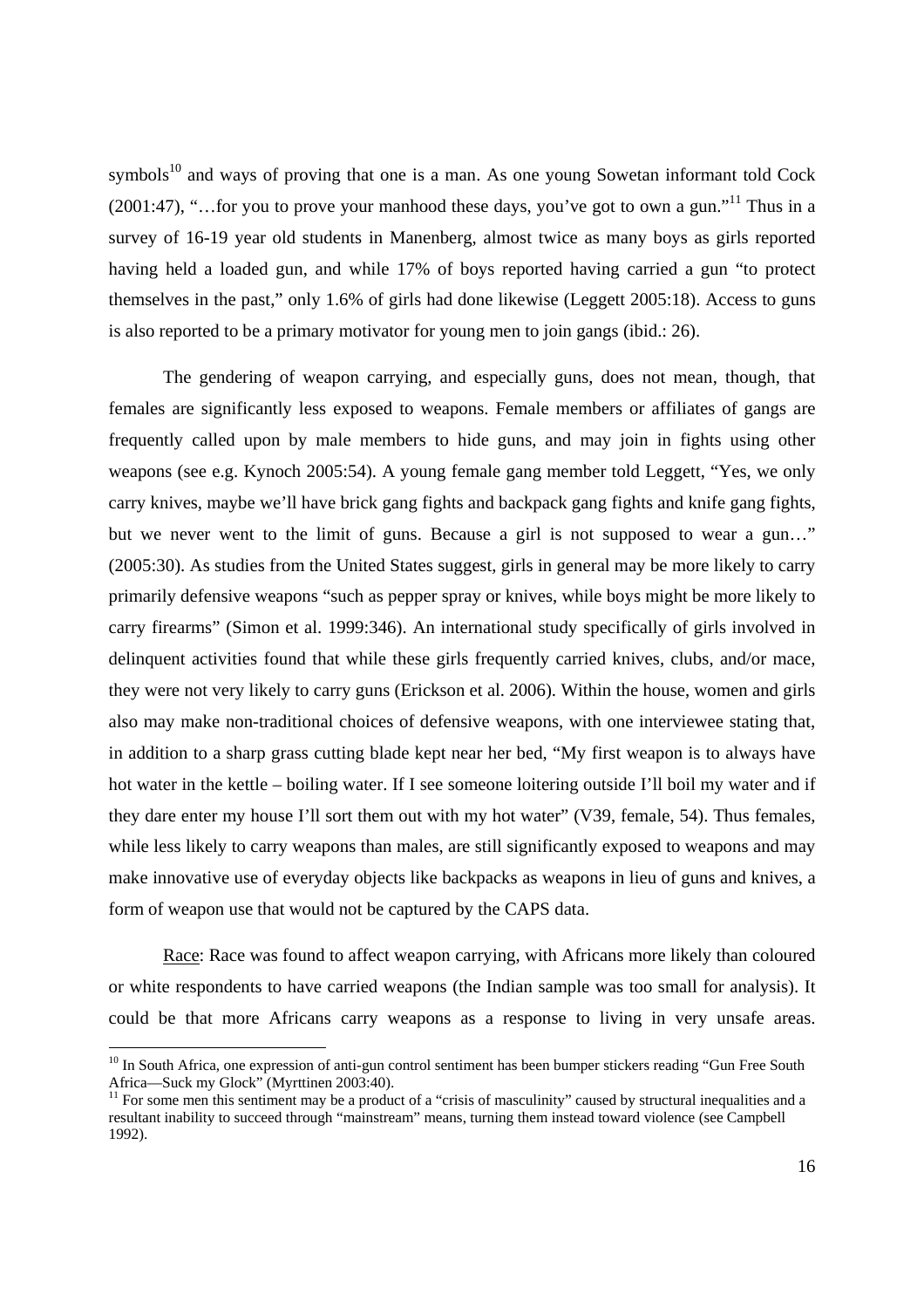Controlling for gender, African respondents were significantly more likely than white and coloured respondents to say they felt unsafe walking around their neighbourhoods both at night (OR 2.20, z=9.18,  $p<0.001$ ) and during the day (OR 2.59, z=10.04,  $p<0.001$ ). The rate of weapon carrying among Africans might have been even higher had our questions asked about traditional weapons as well (pangas and knobkerries). This finding diverges from those of Leoschut (2009) and Reddy et al. (2003, 2010) who found coloured identity to be a significant predictor of weapon carrying. However, this result should be treated with caution. Many young weapon carriers are involved in gangs, which are more prevalent in coloured areas. These highly delinquent individuals would be unlikely to respond to a survey such as CAPS, but they might have been captured at higher levels in the earlier studies which were conducted using schoolbased samples. Race could also be a proxy for cultural differences in the acceptability of weapon carrying or for other unmeasured background variables.

Education: Low educational attainment, represented by a failure to complete high school and the national matriculation exams ("matric"), was the only socioeconomic variable that remained significant in the final model.<sup>12</sup> Those young people involved in gangs and crime view their delinquent activities, rather than education, as a means for economic and in many cases social advancement, so they will leave school early rather than continuing through to matriculation. Less education also means lower employment prospects and lower overall socioeconomic status, meaning those who have not finished school may find themselves forced to live in less safe areas where carrying a weapon feels like a good way to improve one's personal security. Unemployment and poverty, on their own, did not have significant effects on the likelihood of weapon carrying, though, when other factors were controlled, so while these factors are commonly considered roots of violent behavior, this view may be overly simple.

Lifestyle: Using illegal drugs and having had many sexual partners, measurements of deviant lifestyle choices, were both significantly associated with weapon carrying. Drug use had a much stronger effect (OR 2.48, z=4.40, p<0.001), though, and the 95% confidence interval for the odds ratio of the effect of having had many sexual partners extended below 1.00. The association of these variables with weapon carrying suggests that weapons are a part of what

 $12$  Several informants highlighted education as the most important protective factor against becoming involved in crime and violence. One said, "the best cure for crime I think its education – you see. If you are educated maybe most of the times you are at school. Then come back, and then you find work afterwards. Then you won't be interested on those things [crime], you just focus on your career" (S4, male, 21).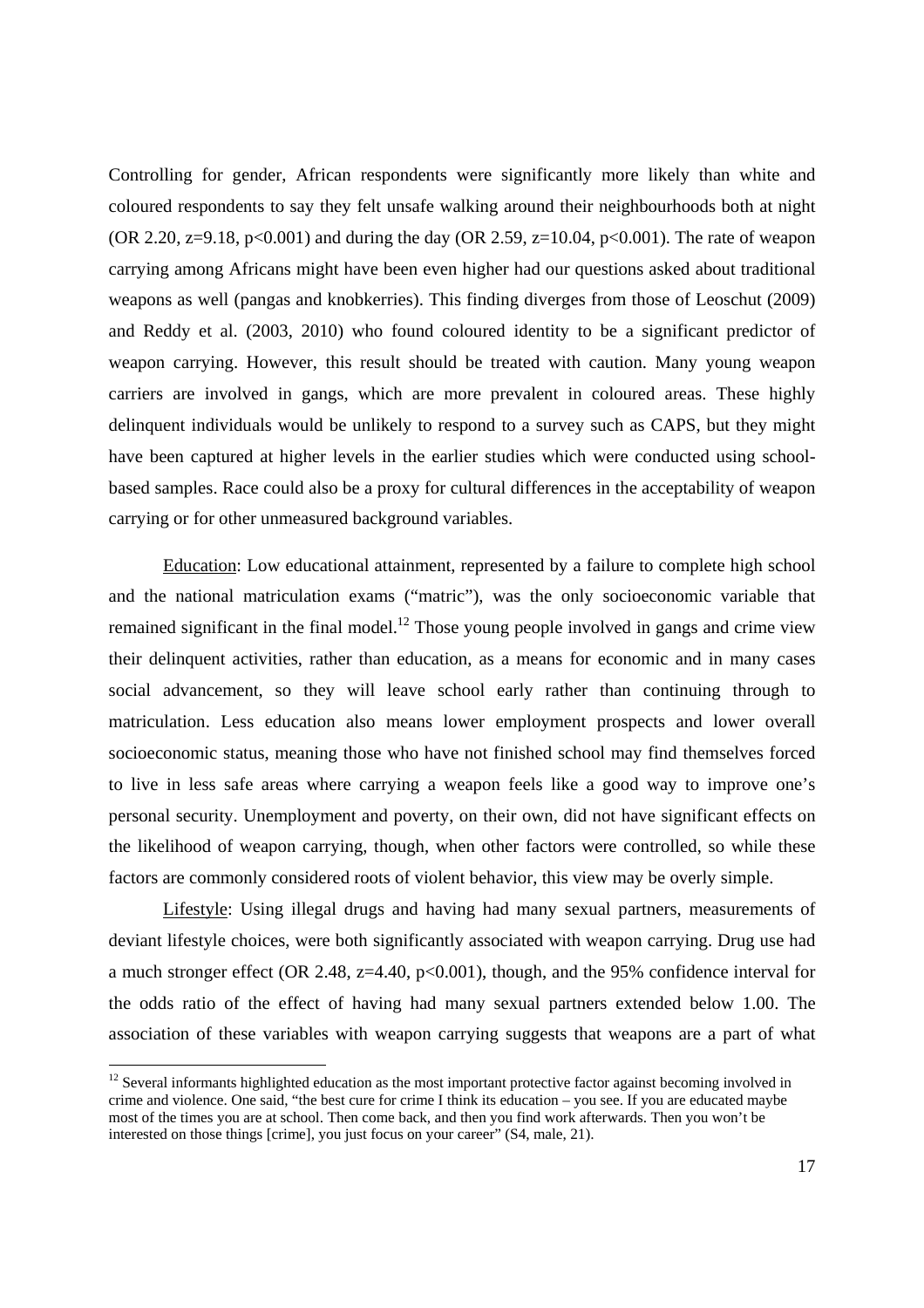Katz (1988:195-218) calls the "life of deviant action," characterized by hedonism in the form of sexual promiscuity and substance abuse, as well as profligate spending and crime and violence. Cock (2001) found gun possession to be a key component of the deviant, "fast" and consumeristic lifestyles of young men in Johannesburg, with one informant telling her, "If you have a BMW, a cell phone and a glamorous woman, you've got a lot; if you've got a gun as well, you've got everything." Drug use among criminals in Cape Town has also been found to be linked to higher rates of violent offending, with more arrestees in Cape Town charged with violent offenses than those in Durban and Johannesburg, and 46.8% of these violent arrestees testing positive for at least one drug (Parry, Plüdemann, and Leggett 2004).

Psychological Factors: Personality and psychological background may predispose some people to seek a life of action. Impulsiveness, measured using responses to questions if respondents "often act on the spur of the moment without stopping to think" and if they "sometimes…will take a risk just for the fun of it," significantly increased the likelihood of weapon carrying (OR 1.66,  $z=3.24$ ,  $p=0.001$ ). Impulsiveness may be linked to "deficiencies in the executive functions of the brain, located in the frontal lobes," hindering "effective selfmonitoring and self-awareness of behaviour, and inhibitions regarding inappropriate or impulsive behaviours" (Mercy et al. 2002:33). This may lead to greater engagement in violent activities, including weapon carrying.

Neighborhood: Weapon carrying is also shaped by the neighborhood context in which young people live. Those who know people in their neighborhoods who have been convicted of crimes and sent to prison, indicative of living in a general environment of serious crime and violence, where deviant behaviors may be accepted or normalized, were significantly more likely to report carrying weapons (OR 1.88,  $z=3.52$ ,  $p<0.001$ ). One would think that living in such a neighborhood would be a cause of fear and feelings of insecurity. Weapon carriers, however, were significantly more likely to report feeling safe walking around their neighborhoods after dark. This is one of the few variables for which the causal direction of the relationship with weapon carrying seems clear: those who carry weapons should consequently feel safer walking in their neighborhoods after dark, as carrying a weapon bolsters one's sense of personal security, making nighttime, when "even the gang members who are thought to be the main culprits of violence" recommend not going out (Standing 2006:27), seem less menacing. This lack of fear is also affected by gender and age, as males and younger people in general "express more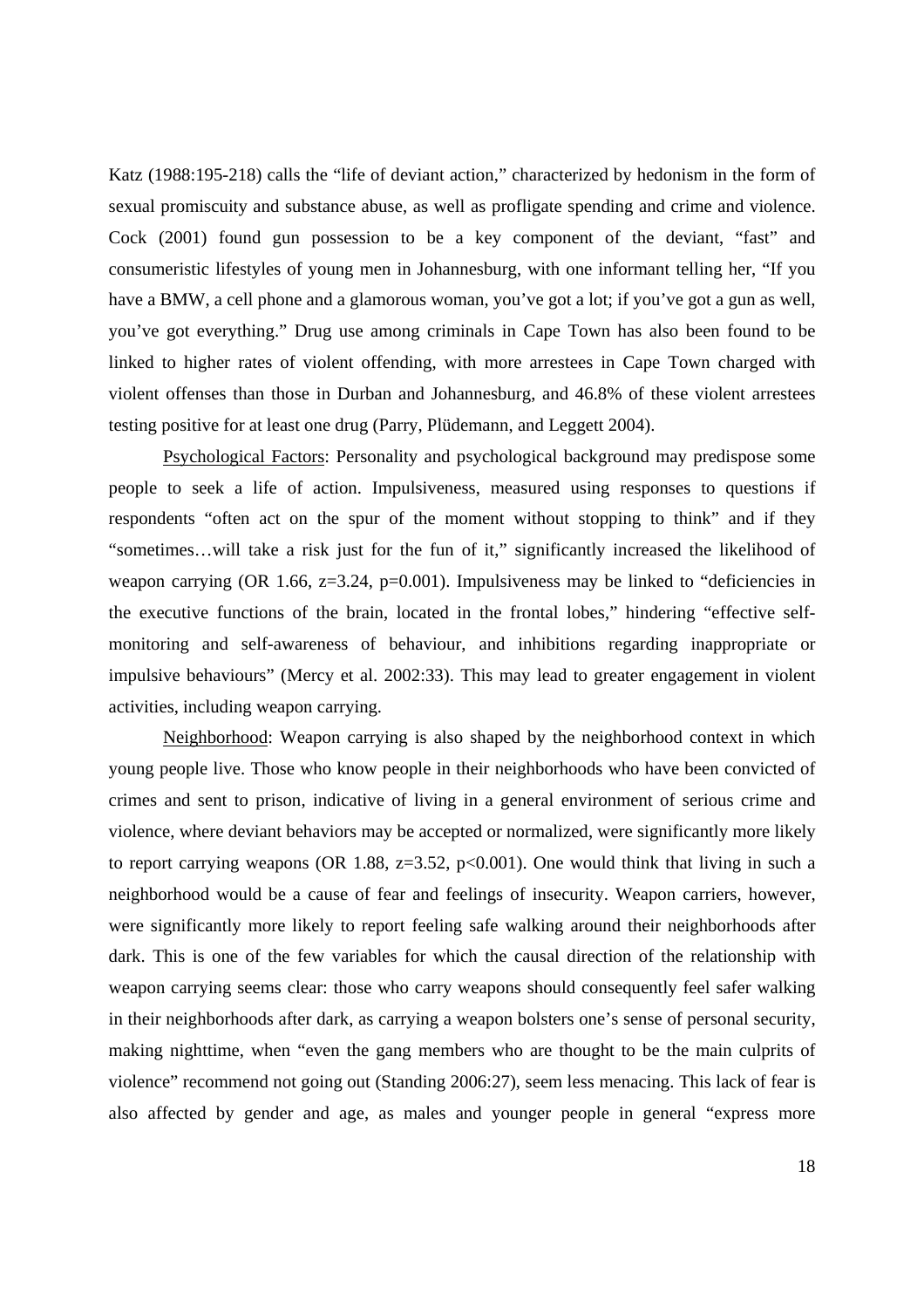confidence in their after-dark safety," despite being the most frequent victims of violence (Skogan and Maxfield 1981:64-65).

Violence: Finally, both perpetration of violence and victimization were significantly associated with weapon carrying. Having perpetrated an assault in the past three years had the largest effect of any variable on the likelihood of weapon carrying  $(OR 5.81, z=11.27, p<0.001)$ . This was expected, as weapons are tools of the trade for those who frequently engage in violence. When types of perpetration and victimization were disaggregated and regressed, using the categorical control variables, having assaulted a stranger had the largest positive effect on weapon carrying, followed closely by having assaulted a friend or neighbor (see table below). Having assaulted a family member had a significant, but smaller effect, though if we were to include weapon carrying or use in the home, this association would very likely be stronger.

Being a victim of crime and violence had a smaller, but significant effect on weapon carrying (OR 2.05,  $z=4.35$ ,  $p<0.001$ ). When forms of victimization were disaggregated (see Table 4 below), though, only having been a victim of assault emerged as significantly associated with weapon carrying (OR 2.41,  $z=4.25$ ,  $p<0.001$ ). Victimization may thus lead to weapon carrying as a way to rebuild a shattered sense of personal security.

| Logistic regression | Number of $obs = 3058$ |           |         | Pseudo $R2 = 0.2830$ |                      |          |
|---------------------|------------------------|-----------|---------|----------------------|----------------------|----------|
| weaponcarry         | <b>Odds Ratio</b>      | Std. Err. | z       | P > z                | [95% Conf. Interval] |          |
| male $***$          | 5.766523               | 1.126864  | 8.97    | 0.000                | 3.931667             | 8.457683 |
| african **          | 1.552021               | .2731107  | 2.50    | 0.012                | 1.099287             | 2.191212 |
| lowses              | .9402059               | .1810188  | $-0.32$ | $ 0.749\rangle$      | .6446742             | 1.371215 |
| hardchldhd **       | 1.630466               | .3154862  | 2.53    | 0.012                | 1.115858             | 2.382399 |
| badnhd ***          | 2.118472               | .3443445  | 4.62    | 0.000                | 1.540513             | 2.913267 |
| volatile **         | 1.52982                | .3127541  | 2.08    | 0.038                | 1.02476              | 2.283804 |
| fastlife ***        | 2.473011               | .5353102  | 4.18    | 0.000                | 1.617984             | 3.779879 |
| hitfamily **        | 1.59481                | .3260092  | 2.28    | 0.022                | 1.068334             | 2.380732 |
| hitfriend ***       | 2.361484               | .4653165  | 4.36    | 0.000                | 1.604947             | 3.474635 |

**Table 4: Model of Weapon Carrying and Violence Perpetration and Victimization**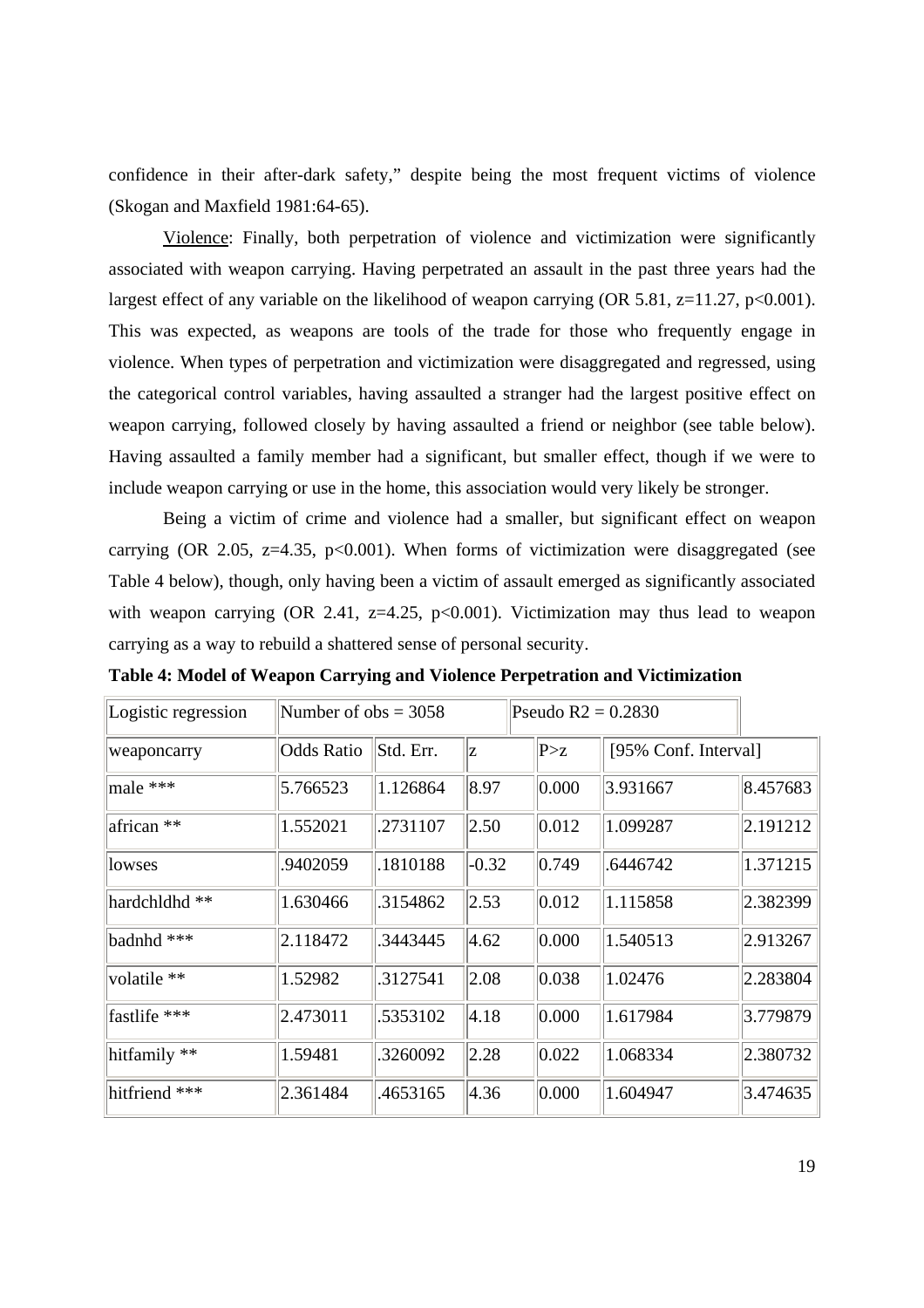| hitstranger ***   | $ 2.747312\rangle$ | .5441701 | 5.10 | 0.000 | 1.863406 | 4.0505   |
|-------------------|--------------------|----------|------|-------|----------|----------|
| assaultvictim *** | 2.413199           | .5000915 | 4.25 | 0.000 | 1.607671 | 3.622339 |
| armedrobvictim    | 1.392296           | .3016787 | 1.53 | 0.127 | .9105327 | 2.12896  |
| burglaryvictim    | 1.461321           | .3484216 | 1.59 | 0.112 | .9157871 | 2.331831 |

\*:  $p<0.10$  \*\*:  $p<0.05$  \*\*\*:  $p<0.01$ 

When the sample was separated into three separate groups of 'only perpetrators,' 'only victims,' and 'perpetrator-victims,' for all types of crime considered in the survey, all three categories remained significantly associated with weapon carrying, though members of the only perpetrator and perpetrator-victim categories were much more likely to carry weapons, with these two variables the strongest predictors of weapon carrying (see Table 5 below).

| Logistic regression | Number of $obs = 3043$<br>Pseudo $R2 = 0.2980$ |                 |      |  |       |                         |                    |
|---------------------|------------------------------------------------|-----------------|------|--|-------|-------------------------|--------------------|
| weaponcarry         | Odds<br>Ratio                                  | Std. Err.       | llz. |  | P > z | [95% Conf.<br>Interval] |                    |
| male ***            | 5.510505                                       | 1.047333 8.98   |      |  | 0.000 | 3.796742 7.997823       |                    |
| african             | 1.331532                                       | .2315749 1.65   |      |  | 0.100 | .9469217 1.87236        |                    |
| lowses              | 1.055692                                       | .2009403 0.28   |      |  | 0.776 |                         | .7269752  1.533045 |
| hardchldhd ***      | 1.741118                                       | .3380485  2.86  |      |  | 0.004 |                         | 1.190042 2.547382  |
| badnhd ***          | 2.04569                                        | .33305          | 4.40 |  | 0.000 |                         | 1.486823 2.814623  |
| volatile **         | 1.543028                                       | .3089249 2.17   |      |  | 0.030 |                         | 1.042215 2.284496  |
| fastlife ***        | 2.570077                                       | .5538565  4.38  |      |  | 0.000 | 1.684653 3.920863       |                    |
| onlyvictim ***      | 3.45613                                        | .79003          | 5.43 |  | 0.000 | $ 2.208084 $ 5.409593   |                    |
| onlyperp $***$      | 8.060465                                       | 1.582462 10.63  |      |  | 0.000 | 5.485913 11.84326       |                    |
| perpvictim ***      | 11.16194                                       | 2.431165  11.08 |      |  | 0.000 | 7.283511 17.10561       |                    |

**Table 5: Model of Weapon Carrying and Perpetrator/Victim Type** 

\*:  $p<0.10$  \*\*:  $p<0.05$  \*\*\*:  $p<0.01$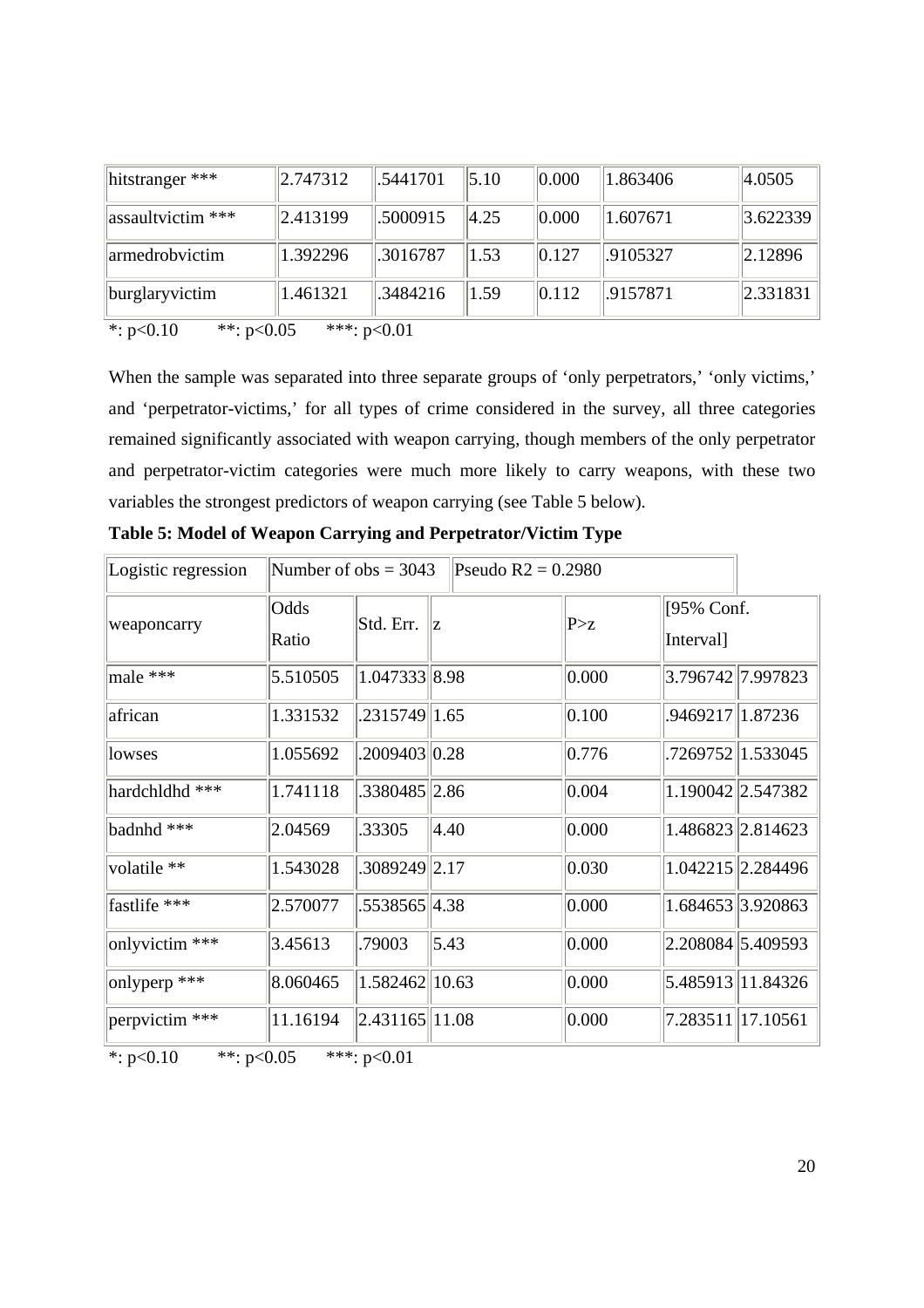#### **Victimization and Perpetration**

-

The associations of both assault perpetration and assault victimization with weapon carrying beg the question of whether being a victim of violence makes one more likely to commit violence or vice versa. The temporal order cannot be inferred from the survey data, but it does appear that there is a very significant nexus of perpetration and victimization, with many people experiencing both sides of violence. Among CAPS respondents, controlling for gender, assault perpetrators were 4.4 times more likely  $(p<0.001)$  than non-perpetrators to have been victims of any form of violence and 8.7 times more likely  $(p<0.001)$  to have been victims of physical assault.

Studies in the United States (Jensen and Brownfield 1986; Sampson and Lauritsen 1990; Lauritsen, Sampson and Laub 1991; Shaffer and Ruback 2002; Plass and Carmody 2005), United Kingdom (Sampson and Lauritsen 1990), Iceland (Bjarnason, Sigurdardottir, and Thorlindsson 1999) and Colombia (Klevens, Duque and Ramirez 2002) have found that those engaging in criminal and deviant activity are more likely than the "average person" to have been victims of crime, and vice versa (Nofziger and Kurtz 2005). This may result from their association with other criminal types, involvement in gang activities, living in or frequenting violent locations, and the fact that offenders make attractive targets for criminal victimization because they will be less likely than "nonoffender-victims" to call the police, and if they do involve the authorities, their credibility will be called into question (Lauritsen et al. 1991:268). This manifests itself in criminal strategies such as the "Murphy game," which use the victim's deviance in seeking illicit commerce such as prostitutes, drugs, or weapons as a lure and an assurance of impunity by legitimate authorities (Katz 1988:171). In South Africa, Keegan was told by an anti-crime advocate in the Western Cape that "small-time drug dealers operating more or less on their own are not protected. So, other gangs can come in and demand protection money, which can be paid in drugs, or rob him. The criminal-as-victim cannot complain to the police, so he must get a gun to protect himself" (2005:32). Given this vulnerability, a weapon becomes for criminals an attractive form of personal protection, $13$  in addition to its utility in victimizing others. This may

<sup>&</sup>lt;sup>13</sup> Wright and Rossi, in a sample of convicted felons in the United States, found that self-protection was the most frequently cited reason for carrying a gun, but that this motive was most important to "Predators," those who had committed multiple gun crimes (1986:14). Sheley and Wright, among a sample of U.S. juvenile offenders, found that protection was more often cited as a very important reason for carrying a gun among those "who 'always' or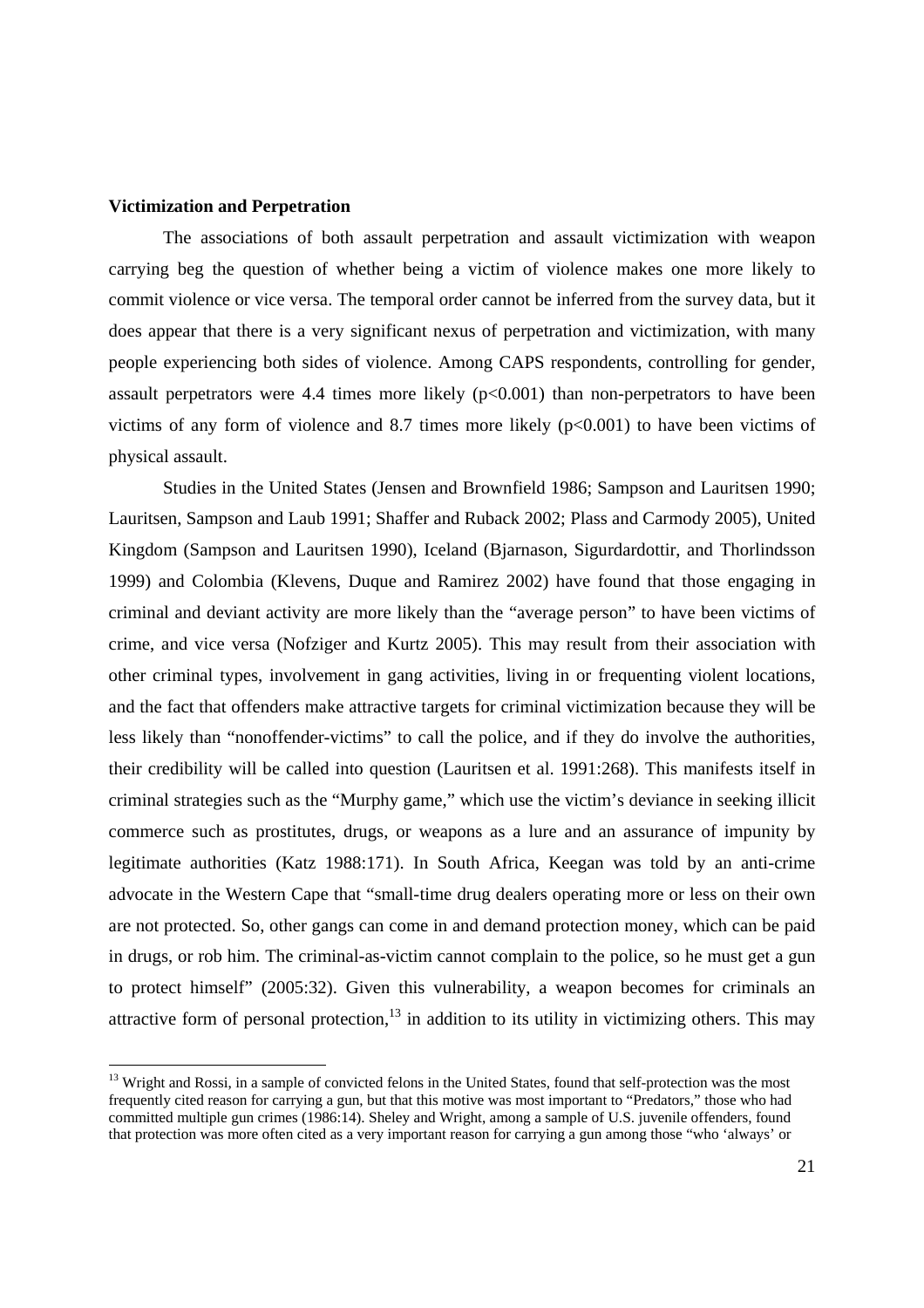explain why weapon carrying in CAPS was so strongly associated with both violence perpetration and victimization. The direction of causation may also be reversed, though, for as one respondent noted, "Some victims end up being violent and get guns and they no longer trust anyone" (V6, female, 43).

Yet what of those "everyday people" who carry weapons for protection? Weapons can improve one's sense of personal security and in some cases can permit self-defense that foils an attempted attack. Some studies in the United States find that increased gun ownership leads to reductions in crime due to deterrence and increased self-defense ability, but this may not be generalizable internationally (see Kates and Mauser 2007:670-73). In South Africa, while weapons are occasionally employed in self-defense, the effect of weapon possession by "ordinary citizens" appears anecdotally to contribute to increasing, rather than decreasing, violence.

Guns are highly valuable commodities for criminals, and so, as mentioned above, they are sought in robberies, making gun possessors targets.<sup>14</sup> In interviews, respondents argued that it is easy to tell when someone is carrying a gun, even when it is concealed. One respondent said, "You know, when, someone, you know, is carrying a gun, you see, like, the way they act, they feel like they big and things, you know? So, you, like, kind of see it in the walks, you know, the way a guy responds when he talks to you" (S1, male, 21). This increases the likelihood of attack and robbery, with the same respondent, who had a conviction for armed robbery, saying "the people that buy the licensed ones [guns], we take those…we rob them" (S1, male, 21). Keegan likewise found in focus groups in Cape Town that "Although individuals carry handguns because they can be concealed, it seems that people can be trained to identify when a person is carrying a gun – based on their deportment, their body language and their actions," turning them into targets for robbery (2005:82). Thus legally owned weapons transition to illegality and contribute to future crime. As Cock notes, "the distinction between legal and illegal weapons is a dubious

 <sup>&#</sup>x27;usually' were armed with a gun when committing a crime" than among the offender population as a whole (1993:385).

<sup>&</sup>lt;sup>14</sup> While statistics on lost and stolen guns in South Africa are available, they are also unreliable due to victims' reticence to report incidents in case they might be charged with negligent handling of the firearm, a criminal offense  $(Chettv 2000:41)$ .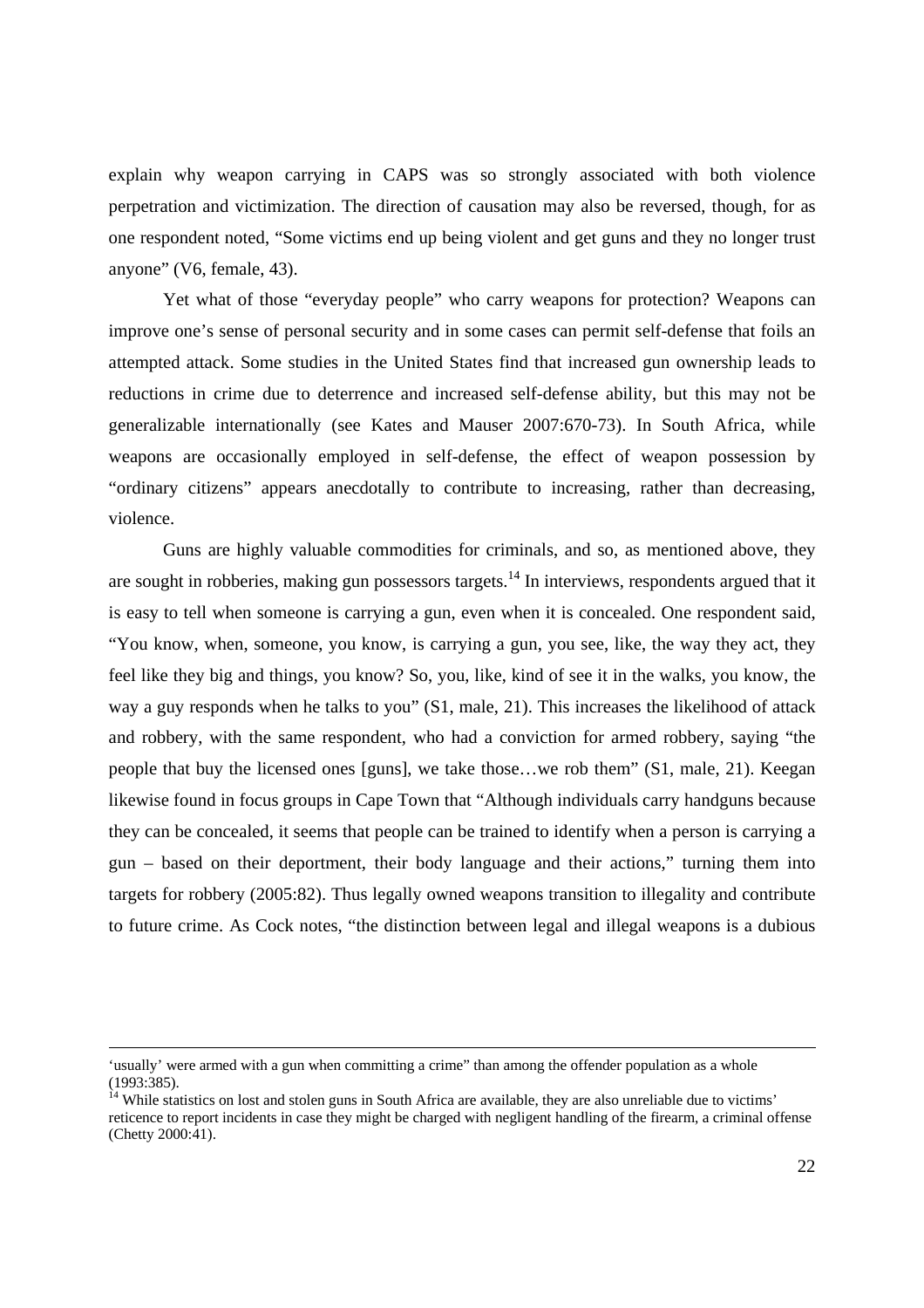one: guns are long-life commodities and their change of legal status does not affect their lethal power. The legal supply of small arms is generally the seedbed of illegal flows" (2001:48).<sup>15</sup>

Even if one is carrying a weapon, in the event of an attack, it is very difficult to deploy it, as criminals will seek to increase their situational advantage through sneaking up on the victim to maintain an element of surprise, physically disabling the victim by pinning or tying limbs, or simply outnumbering the victim. A female respondent said that women cannot fight back against attackers because they are less powerful; when asked if there was a temptation to balance out this power differential by carrying a weapon, she replied, "No, you can't. Because even then, they don't come to you with one person, there are going to be five or six or eight of them. And you can't fight many people when you are only one person" (S2, female, 24). Another respondent discussed this problem in the context of a housebreaking: "You can have a gun and all that but if someone comes into your house and they already have their gun drawn out, and your gun is hidden in your safe, there's nothing you can do" (V17, female, 42). Altbeker (2001:28) relates the distressing tale of the investigation of one man's car hijacking case in Johannesburg: "More depressing still are his responses to two other questions: 'Did you have a firearm with you?' and 'Have you ever been hijacked before?' His answers: 'No, I was mugged last week and it was stolen;' and 'Twice,' respectively." In a previous study of over 500 police case files in which guns were used, Altbeker (1999), writing for Gun Free South Africa, found that in over threequarters of the incidents in which the victim was carrying a gun, the victim was disarmed by the attacker, while in only 2% of these cases was victim able to use the gun for self-defense; drawing a gun in self-defense increased the likelihood of the attacker's weapon being fired by a factor of between three and four.

Carrying a weapon may also lead to greater risk-taking and behaving more aggressively and confrontationally than one would while unarmed. Keegan was told that a person's comportment changed when he got a gun: "He also can become more aggressive, less ready to cooperate or compromise and far more ready to take risks: 'Having a gun, you feel like no one can do anything to you'" (2005:96). There is also the risk that when carrying a weapon one will overreact violently to perceived threats or attacks from others who are, in fact, unarmed, as in the

<sup>&</sup>lt;sup>15</sup> Moore (1981:106) reports from the United States that most offenders got their guns either from licensed dealers or through theft, rather than through private transfers, but that there was a difference between offender types. Assaulters were more likely to have purchased guns legally, since many assaults are unplanned and carried out by non-career criminals, while armed robbers, who are "much more likely to be criminal recidivists" were more likely to have procured their guns through theft.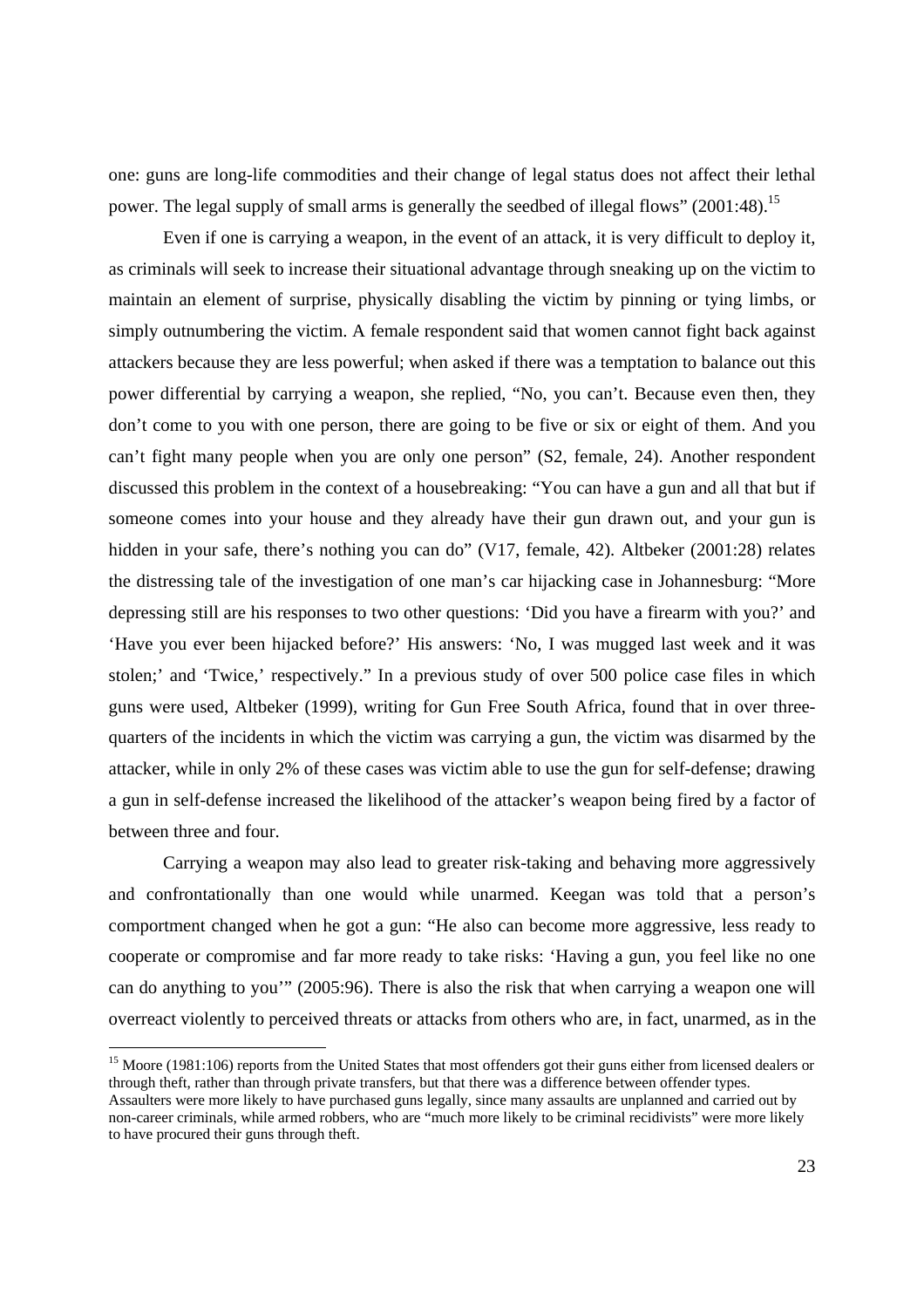famous 1984 case of Bernie Goetz, the white New Yorker who shot four young black men on the subway when he said he felt threatened by them (see Katz 1988:322-4). The one instance discussed in the course of interviews of a criminal being shot by someone with a licensed firearm did not occur during the commission of the crime, but afterwards, as a measure of revenge for the robbery that had taken place: "They [my boyfriend and his brother] looked for them and identified one of them by my jacket, he was wearing it. His brother has a gun and he has the licence, he shot the one who was wearing my jacket in the leg and his friends ran off" (V13, female, 26).

An additional worry for those who would seek to carry a weapon for protection is its potential to escalate situations—a heated argument can turn deadly if one side pulls out a gun or knife, whereas it might otherwise lead only to bruises. A final concern is the potential, mainly with guns, for accidents to occur. Combining these two issues of escalation of disputes and accidents, one study in the United States found that "For every time a gun in the home was used in a self-defense or legally justifiable shooting, there were four unintentional shootings, seven criminal assaults or homicides, and 11 attempted or completed suicides" (Kellermann et al. 1998:263).

#### **Conclusion**

 In Cape Town, weapon carrying appears to be engaged in primarily by males involved in perpetration of violence and other deviant activities, such as drug use. Being male and having committed assault are the strongest predictors of weapon carrying. Carrying a weapon makes one feel safer, especially after dark, but it also increases the risk of becoming a victim of violence, with gun carriers targeted for robbery. For non-criminal weapon carriers, it is unclear that the protective benefits of weapon carrying outweigh the potential personal and societal costs.

The findings from CAPS must be treated with caution, as previously mentioned, due to the sample in Wave 5 no longer being representative. The sample also does not include the most seriously violent youth, who are currently institutionalized and who are likely "not only more delinquent than the 'average kid' in the general youth population, but also considerably more delinquent than the *most delinquent* youth identified in the typical self-report survey" [emphasis original] (Cernkovich et al. 1985:706). However, a fully representative sample would in all likelihood increase the strength of the relationship between violence perpetration and weapon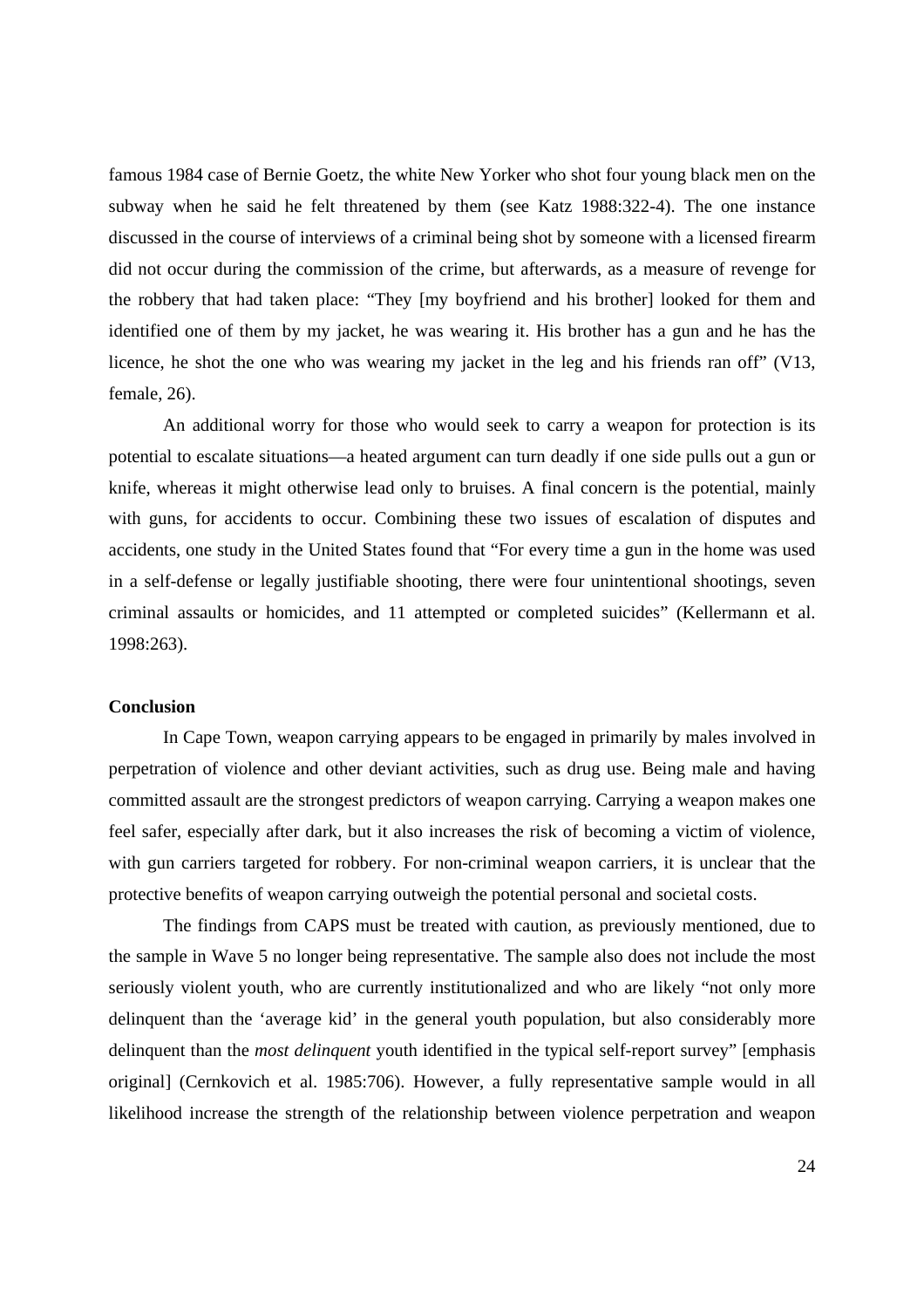carrying, as well as other measures of a deviant lifestyle. Additionally, only about 30% of the variation in weapon carrying was explained by the final model, meaning other variables not included in CAPS, such as gang affiliation, may in fact be more important in determining who carries weapons.

Weapon carrying can be a response to victimization, with weapon carriers significantly more likely to have been victims of assault, but it is more plausibly a component of violent lifestyle in which weapon carriers both perpetrate and suffer violence. This finding lends support to the idea of certain people being involved in "lifestyles of violence" (Nofziger and Kurtz 2005), an offshoot of the routine activity (Cohen and Felson 1979) and lifestyle (Hindelang, Gottfredson and Garofalo 1978) theories of crime, <sup>16</sup> which suggest that certain people, especially the young and males, may find themselves at increased risk of violence due to engagement in activities that make them more vulnerable, such as substance use and going out at night, as well as placing them in closer proximity to criminal offenders. As Felson writes, those going out at night, for instance, "may be more likely to engage in aggression, deviance, and other behaviors that others find offensive" and "Their provocative behavior may lead them to be the target of violence" (1997:209). This combination of aggression, deviance, and risk of victimization may encourage weapon carrying. Meanwhile, the minority of weapon carriers who do so for purely defensive purposes may on occasion foil an attack, but they are just as likely, if not more so, to become a victim of violence or to injure themselves or others.

As the final data from CAPS becomes available, it will be possible to extend this current analysis further, using data from multiple waves to trace pathways from socioeconomic conditions in earlier waves to weapon carrying in the fifth and latest wave. In oher research, be it qualitative or quantitative, on the relationship of weapon carrying with victimization and perpetration, it would be helpful to ask weapon carriers about the time sequences of their behaviors and experiences, for instance if they began carrying a weapon after victimization, or if they had perpetrated a violent crime before being a victim, or vice versa. This can lead to a clearer understanding of the relationship between weapon carrying and violence. Further qualitative research in coloured and white communities would also be useful to examine

<sup>&</sup>lt;sup>16</sup> These theories, while slightly different, can be treated as complementary (see e.g. Miethe et al. 1987:184; Nofziger and Kurtz 2005:4-6). Vazsonyi et al. (2002) argue that though these theories tend to be based on studies from the United States, they may be validly applied cross-nationally.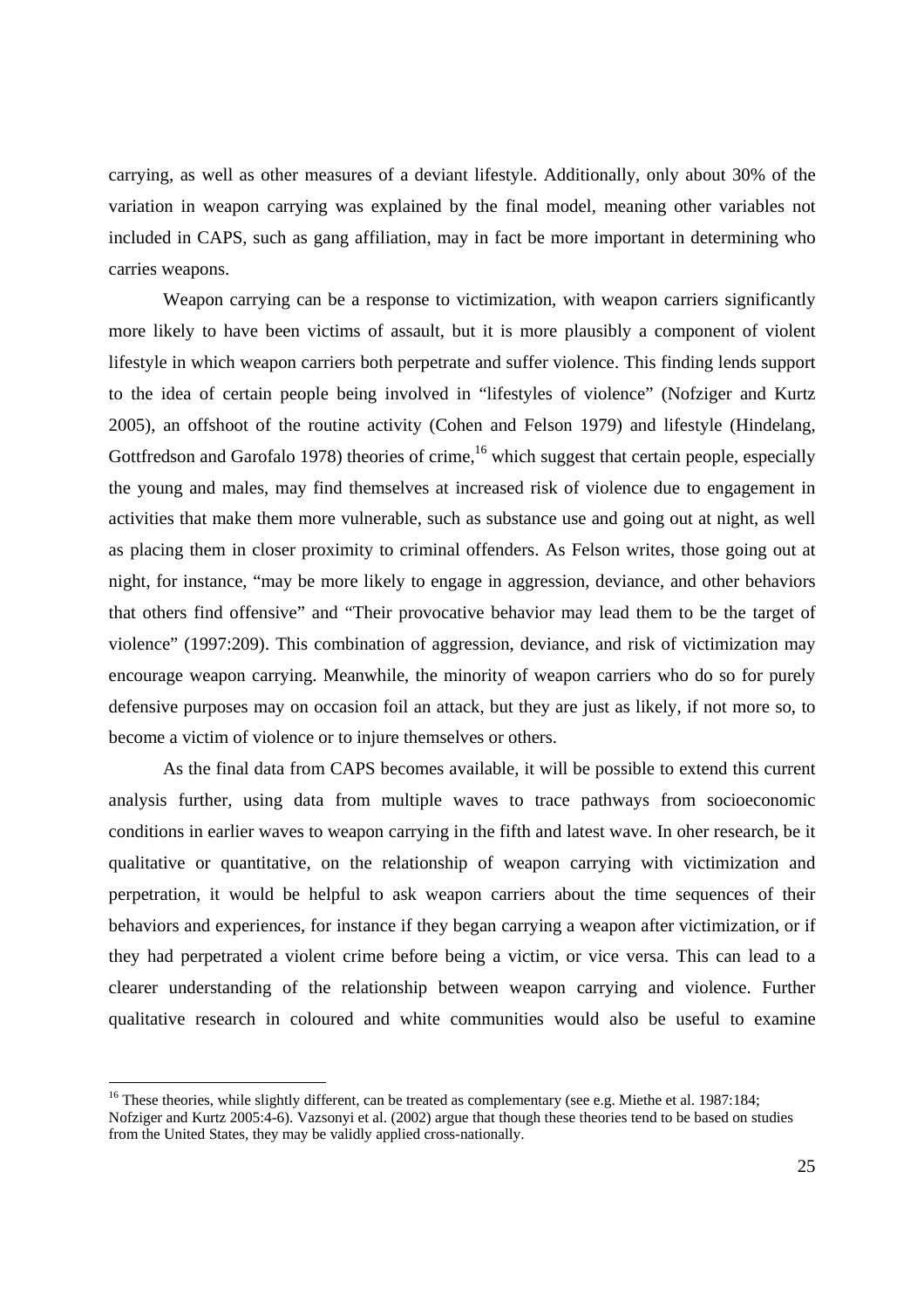similarities and differences between their perceptions of weapon carrying and those of the African interview subjects in this study.

The use of metal detectors, now deployed in over 100 "high-risk" schools in the Western Cape (*Cape Argus*, 14 September 2009:1), and measures such as the South African Police Service's gun amnesties, which help remove weapons from public spaces and from general circulation, $17$  may help improve safety and reduce the lethality of that violence which does occur. Given that the majority of those carrying weapons outside their homes appear to be involved in the perpetration of violence, further screening for weapons in public spaces seems warranted. Additionally, it is important to restrict the availability of guns on the illegal market, for, as one interviewee said, "I'd say once a firearm is involved – then it's hard to stop such crimes. They can get arrested today and that person will return tomorrow and buy a new gun and start shooting the people who reported him. I think to stop this [armed robbery] one has to find the person selling the gun" (V18, male, 29). In addition to restriction of the supply side, though, it is important to reduce demand for weapons. Further education about the dangers of weapon carrying would also be useful and could help to change attitudes, especially in the poorer areas where, "everybody who wants to be respected needs to own a gun first" (S1, male, 21). Through this two-pronged approach, South Africa may be able to reduce its burden of serious injuries due to weapons and also combat the perceived normalcy of violence in South African society.

 $17$  One informant specifically mentioned gun amnesties as beneficial. When asked if there were many firearms in his community, he said, "Lots, lots. But it's better for the past few years...it's better. Because the government has introduced these things for...if you don't want your firearm you can take it [to the police]…I think it has helped a lot that thing" (S4, male, 21).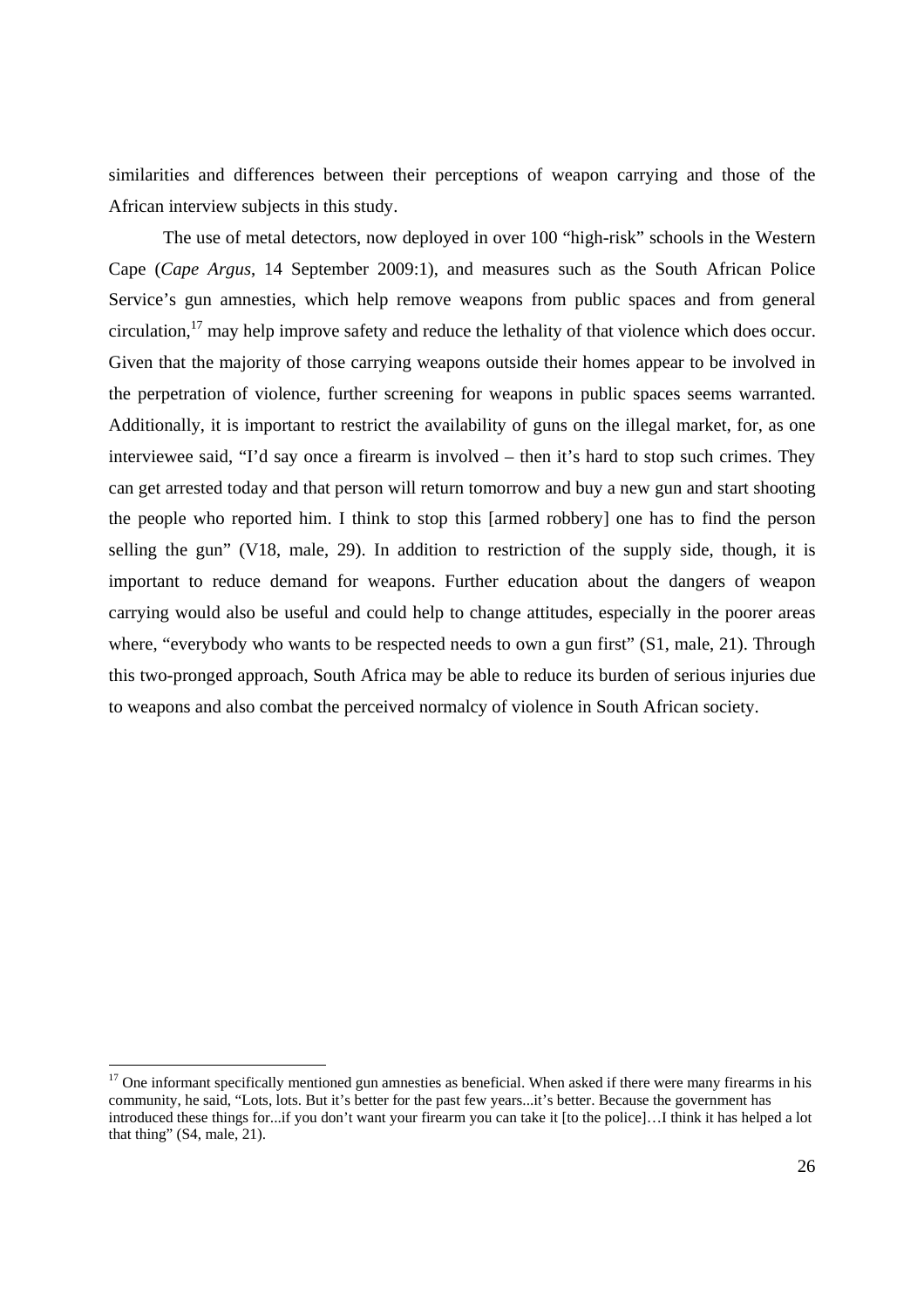**Appendix A: Table of Model-Building Process**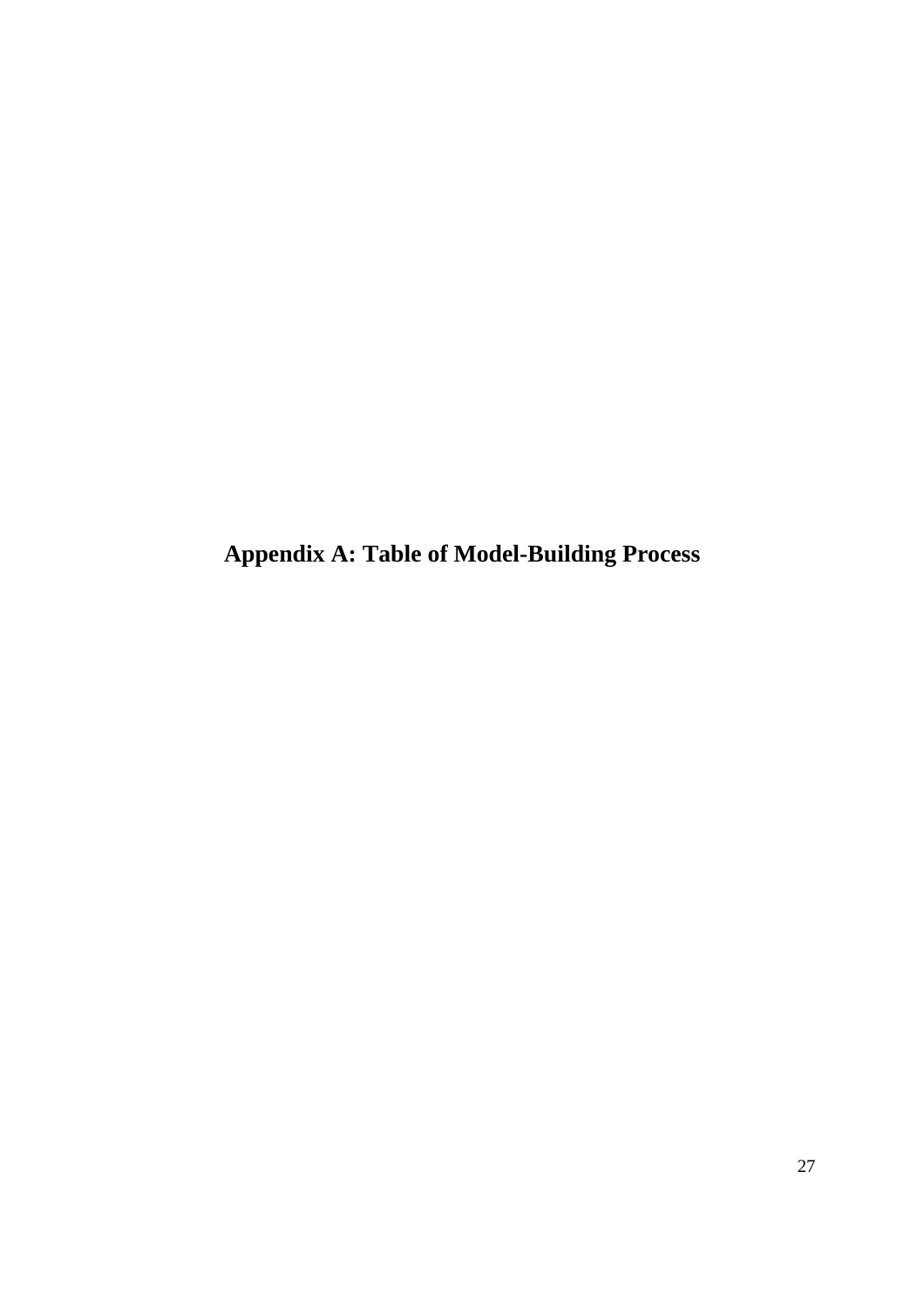| Variable         |            | Model 1-Socioeconomic |              | Model 2-<br>Family |            |              | Model 3-Lifestyle<br>and Personality |           |              | Model 4-Neighborhood |           |              |            | Model 5-Violence    |              | Model 6-Full   |                      |              | Model 7-Final |           |                   |
|------------------|------------|-----------------------|--------------|--------------------|------------|--------------|--------------------------------------|-----------|--------------|----------------------|-----------|--------------|------------|---------------------|--------------|----------------|----------------------|--------------|---------------|-----------|-------------------|
| Male             | OR<br>5.39 | z<br>9.04             | р<br>< 0.001 | OR<br>6.96         | z<br>10.05 | p<br>< 0.001 | OR<br>5.43                           | z<br>9.01 | p<br>< 0.001 | OR<br>5.29           | z<br>9.03 | P<br>< 0.001 | OR<br>5.69 | $\mathsf Z$<br>9.10 | p<br>< 0.001 | OR<br>5.01     | $\mathbf{z}$<br>7.79 | p<br>< 0.001 | OR<br>5.02    | z<br>8.36 | p<br>< 0.001      |
| African          | 1.28       | 1.12                  | 0.262        | 1.49               | 2.36       | 0.018        | 1.78                                 | 3.42      | 0.001        | 1.92                 | 3.74      | < 0.001      | 1.32       | 1.59                | 0.112        | 1.49           | 2.17                 | 0.030        | 1.61          | 2.91      | 0.004             |
| Low SES          |            |                       |              | 1.09               | 0.47       | 0.641        | 1.16                                 | 0.81      | 0.419        | 1.26                 | 1.29      | 0.197        | 1.03       | 0.15                | 0.883        |                |                      |              |               |           |                   |
| <b>Bad Nhd</b>   | 2.88       | 6.91                  | < 0.001      | 2.56               | 5.61       | < 0.001      | 2.90                                 | 6.93      | < 0.001      |                      |           |              | 1.85       | 3.39                | 0.001        |                |                      |              |               |           |                   |
| Hardchldhd       | 1.75       | 3.08                  | 0.002        |                    |            |              | 1.83                                 | 3.34      | 0.001        | 2.02                 | 3.94      | < 0.001      | 1.66       | 2.62                | 0.009        |                |                      |              |               |           |                   |
| Volatile         | 1.79       | 3.09                  | 0.002        | 1.68               | 2.76       | 0.006        |                                      |           |              | 1.82                 | 3.23      | 0.001        | 1.51       | 2.03                | 0.043        |                |                      |              |               |           |                   |
| Fastlife         | 2.90       | 5.36                  | < 0.001      | 3.14               | 5.66       | < 0.001      |                                      |           |              | 3.16                 | 5.79      | < 0.001      | 2.6        | 4.43                | < 0.001      |                |                      |              |               |           |                   |
| No matric        | 1.34       | 1.80                  | 0.072        |                    |            |              |                                      |           |              |                      |           |              |            |                     |              | 1.36           | 1.80                 | $0.071$ 1.44 |               | 2.16      | 0.031             |
| Unempnow         | 1.30       | 1.69                  | 0.099        |                    |            |              |                                      |           |              |                      |           |              |            |                     |              | 1.23           | 1.24                 | 0.214        |               |           |                   |
| Feel poor        | 0.88       | $-0.62$               | 0.533        |                    |            |              |                                      |           |              |                      |           |              |            |                     |              |                |                      |              |               |           |                   |
| No food          | 1.11       | 0.54                  | 0.588        |                    |            |              |                                      |           |              |                      |           |              |            |                     |              |                |                      |              |               |           |                   |
| Support ANC      | 1.18       | 0.77                  | 0.440        |                    |            |              |                                      |           |              |                      |           |              |            |                     |              |                |                      |              |               |           |                   |
| Irreligious      | 1.43       | 1.90                  | 0.058        |                    |            |              |                                      |           |              |                      |           |              |            |                     |              | 1.22           | 0.99                 | 0.324        |               |           |                   |
| Timefather       |            |                       |              | 0.86               | $-1.03$    | 0.302        |                                      |           |              |                      |           |              |            |                     |              |                |                      |              |               |           |                   |
| Chldhdviolence   |            |                       |              | 1.33               | 1.27       | 0.204        |                                      |           |              |                      |           |              |            |                     |              |                |                      |              |               |           |                   |
| Chldhddrinkdrugs |            |                       |              | 1.25               | 1.4        | 0.161        |                                      |           |              |                      |           |              |            |                     |              |                |                      |              |               |           |                   |
| Famviolence      |            |                       |              | 2.25               | 3.93       | < 0.001      |                                      |           |              |                      |           |              |            |                     |              | 1.32           | 1.26                 | 0.208        |               |           |                   |
| Kininjail        |            |                       |              | 1.26               | 0.87       | 0.386        |                                      |           |              |                      |           |              |            |                     |              |                |                      |              |               |           |                   |
| Kindrugs         |            |                       |              | 0.76               | $-1.12$    | 0.264        |                                      |           |              |                      |           |              |            |                     |              |                |                      |              |               |           |                   |
| Kincrime         |            |                       |              | 1.35               | 1.04       | 0.3          |                                      |           |              |                      |           |              |            |                     |              |                |                      |              |               |           |                   |
| Manypartners     |            |                       |              |                    |            |              | 1.70                                 | 2.68      | 0.007        |                      |           |              |            |                     |              | 1.42           | 1.63                 | 0.103        | 1.43          | 1.73      | 0.084             |
| <b>Drugs</b>     |            |                       |              |                    |            |              | 2.20                                 | 4.01      | < 0.001      |                      |           |              |            |                     |              | 2.21           | 3.71                 | < 0.001      | 2.48          | 4.40      | < 0.001           |
| Bingedrink       |            |                       |              |                    |            |              | 1.46                                 | 2.30      | 0.021        |                      |           |              |            |                     |              | 1.28           | 1.41                 | 0.159        |               |           |                   |
| Impulsive        |            |                       |              |                    |            |              | 1.73                                 | 3.47      | 0.001        |                      |           |              |            |                     |              | 1.48           | 2.31                 | 0.021        | 1.66          | 3.24      | 0.001             |
| Temper           |            |                       |              |                    |            |              | 1.78                                 | 3.31      | 0.001        |                      |           |              |            |                     |              | 1.31           | 1.43                 | 0.153        |               |           |                   |
| Nhddrugs         |            |                       |              |                    |            |              |                                      |           |              | 1.38                 | 1.43      | 0.154        |            |                     |              |                |                      |              |               |           |                   |
| Nhdtheft         |            |                       |              |                    |            |              |                                      |           |              | 1.33                 | 0.98      | 0.326        |            |                     |              |                |                      |              |               |           |                   |
| Nhdconvicts      |            |                       |              |                    |            |              |                                      |           |              | 1.89                 | 2.24      | 0.025        |            |                     |              | 1.76           | 3.09                 | $0.002$ 1.88 |               | 3.52      | < 0.001           |
| Nhdsafenight     |            |                       |              |                    |            |              |                                      |           |              | 1.83                 | 3.81      | < 0.001      |            |                     |              | 1.59           | 2.72                 | $0.006$ 1.60 |               | 2.77      | 0.006             |
| Wtnssviolence    |            |                       |              |                    |            |              |                                      |           |              |                      |           |              | 1.32       | 1.29                | 0.197        |                |                      |              |               |           |                   |
| Violence2        |            |                       |              |                    |            |              |                                      |           |              |                      |           |              | 5.63       | 11.03               | < 0.001      | 5.4            | 10.57                | < 0.001      | 5.81          | 11.27     | < 0.001           |
| Victim2          |            |                       |              |                    |            |              |                                      |           |              |                      |           |              | 2.09       | 4.46                | < 0.001      | $\overline{2}$ | 4.14                 | < 0.001      | 2.05          |           | $4.35 \t < 0.001$ |
| $N=$             | 3046       |                       |              | 3030               |            |              | 3047                                 |           |              | 3060                 |           |              |            | 3039                |              |                | 3027                 |              |               | 3037      |                   |
| Pseudo R^2       | 0.2003     |                       |              | 0.2051             |            |              | 0.2115                               |           |              | 0.1984               |           |              |            | 0.2936              |              |                | 0.3014               |              |               | 0.2963    |                   |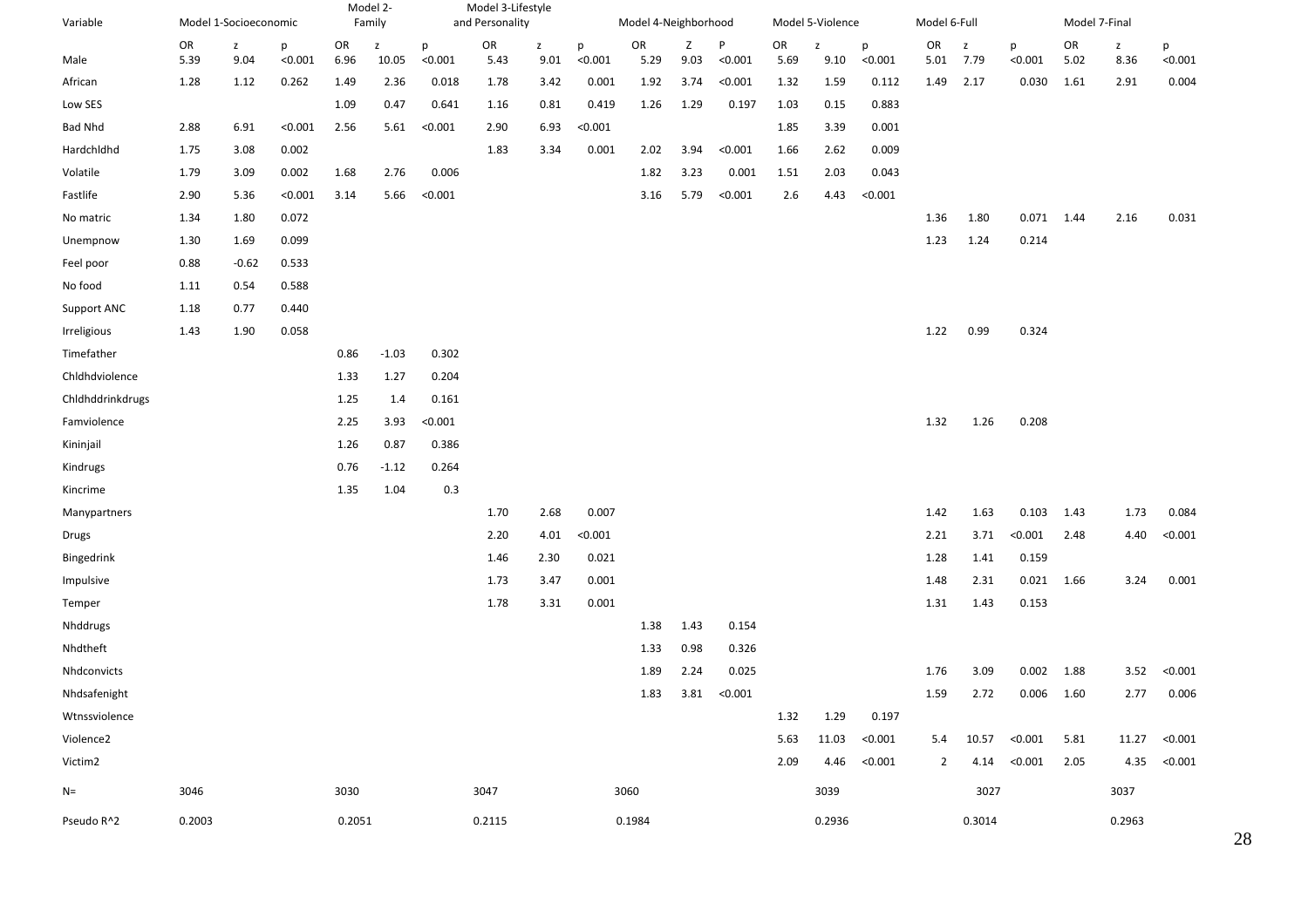| <b>Appendix B: Variable Definitions</b> |  |  |  |  |
|-----------------------------------------|--|--|--|--|
|-----------------------------------------|--|--|--|--|

| Weaponcarry           | Carried a concealed knife or gun outside home in  |
|-----------------------|---------------------------------------------------|
|                       | past three years                                  |
| Male                  | Male gender                                       |
| African               | African racial identity                           |
| Low SES               | Composite of poverty, lack of opportunity, and    |
|                       | education variables                               |
| <b>Bad Nhd</b>        | Composite of neighborhood illegal activities      |
|                       | variables                                         |
| Hardchldhd            | Composite of childhood exposure to violence or    |
|                       | substance abuse and no time with one parent       |
| Volatile              | Composite of temper and impulsive                 |
| Fastlife              | Composite of drug use, binge drinking, and        |
|                       | concurrent partners variables                     |
| No Matric             | Did not pass secondary school leaving exams       |
| Unempnow              | Unemployed at time of survey                      |
| Feel Poor             | Perceived poverty                                 |
| No food               | Gone without food at least once in last 30 days   |
| <b>Support ANC</b>    | Support national ruling African National Congress |
| Irreligious           | Religion is not important part of life            |
| Timefather            | Spent time with father at least once a month as   |
|                       | child                                             |
| Chldhdviolence        | Beaten as child                                   |
| Chldhddrinkdrugs      | When respondent a child, household member had     |
|                       | drug or alcohol problem                           |
| Famviolence           | Family members hit each other when angry          |
| Kininjail             | Relatives in jail                                 |
| Kindrugs              | Relatives who use drugs                           |
| Kincrime              | Relatives engaging in illegal activities          |
| Manypartners          | Concurrent sexual partners                        |
| <b>Drugs</b>          | Use illegal drugs                                 |
| Bingedrink            | Consume 7 or more drinks on typical drinking day  |
| Impulsive             | Self-reported impulsiveness                       |
| Temper                | Self-reported short temper                        |
| Nhddrugs              | Drugs present in neighborhood                     |
| Nhdtheft              | Robberies occur in neighborhood                   |
| Nhdconvicts           | People from neighborhood currently in jail        |
| Nhdsafenight          | Feel safe walking in neighborhood at night        |
| Wtnssviolence         | Have witnessed violence outside home              |
| Violence <sub>2</sub> | Assaulted anyone in past 3 years                  |
| Victim <sub>2</sub>   | Been victim of assault, burglary or armed robbery |
|                       | in past 3 years                                   |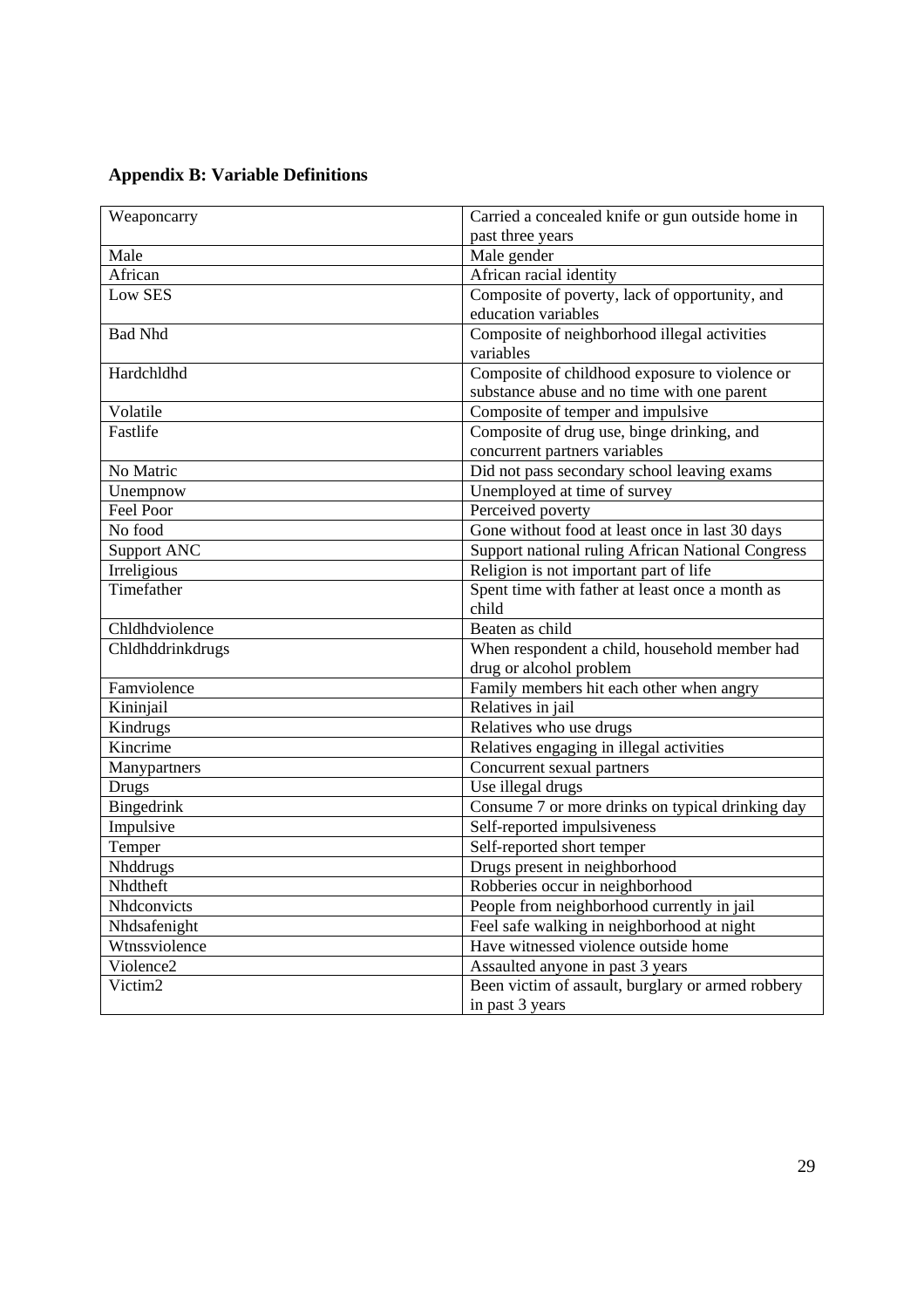#### **Bibliography**

- Altbeker, Antony. 1999. *Guns and Public Safety: Gun-Crime and Self-Defence in Alexandra and Bramley, January – April 1997*. Johannesburg: Gun Free South Africa.
- Altbeker, Antony. 2001. "Policing the frontier: Seven days with the Hijacking Investigation Unit in Johannesburg," pp.24-40 in Jonny Steinberg (ed.), *Crime Wave: The South African Underworld and its Foes*. Johannesburg: Witwatersrand University Press.
- Altbeker, Antony. 2004, "Guns and Public Policy in South Africa," pp.58-82, in *Justice Gained? Crime and Crime Control in South Africa's Transition*, edited by Bill Dixon and Elrena van der Spuy. Cape Town: UCT Press.
- Arendt, Hannah. 1970. *On Violence*. London: Allen Lane The Penguin Press.
- Bailey, Susan L., Robert F. Flewelling, and Dennis P. Rosenbaum. 1997. "Characteristics of Students Who Bring Weapons to School." *Journal of Adolescent Health* 20, 4:261-270.
- Bell, Carl C. and Esther J. Jenkins. 1993. "Community Violence and Children on Chicago's South Side." *Psychiatry: Interpersonal and Biological Processes* 56, 1:46-54.
- Bjarnason, Thoroddur, Thordis J. Sigurdardottir, and Thorolfur Thorlindsson. 1999. "Human Agency, Capable Guardians, and Structural Constraints: A Lifestyle Approach to the Study of Violent Victimization." *Journal of Youth and Adolescence* 28, 1:105-19.
- Brennan, Iain R. and Simon C. Moore. 2009. "Weapons and violence: A review of theory and research." *Aggression and Violent Behavior* 14, 3:215-225.
- Burton, Patrick, Anton du Plessis, Ted Leggett, Antoinette Louw, Duxita Mistry, Hennie van Vuuren. 2004. *National Victims of Crime Survey: South Africa 2003*, ISS Monograph No.101. Pretoria: Institute for Security Studies.
- Burton, Patrick, Lezanne Leoschut, and Angela Bonora. 2009. *Walking the Tightrope: Youth Resilience to crime in South Africa*, CJCP Monograph Series No. 7. Cape Town: Centre for Justice and Crime Prevention.
- Campbell, Catherine. 1992. "Learning to Kill? Masculinity, the Family and Violence in Natal." *Journal of Southern African Studies* 18, 3:614-28.
- Cernkovich, Stephen A., Peggy C. Giordano, Meredith D. Pugh. 1985. "Chronic Offenders: The Missing Cases in Self-Report Delinquency Research." *The Journal of Criminal Law and Criminology* 76, 3:705-32.
- Chetty, Robert. 2000. "Firearm distribution in South Africa" in Robert Chetty (ed.) *Firearm use and distribution in South Africa*, pp.32-50. Pretoria: National Crime Prevention Centre.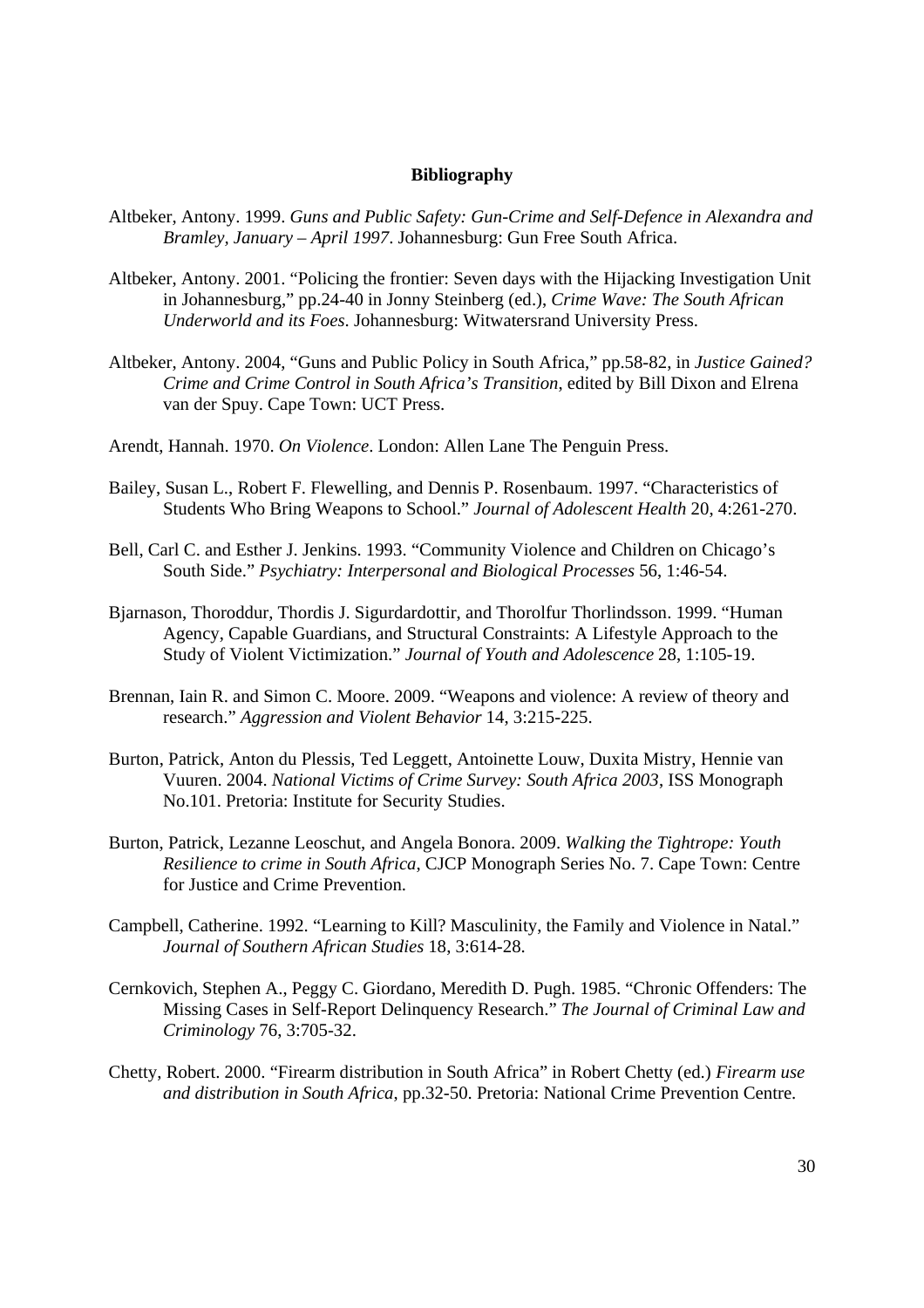- Cock, Jacklyn. 2001. "Gun Violence and Masculinity in Contemporary South Africa" in Robert Morrell (ed.) *Changing Men in Southern Africa*, pp.43-55. Pietermaritzburg: University of Natal Press/London: Zed Books.
- Cohen, Lawrence E. and Marcus Felson. 1979. "Social Change and Crime Rate Trends: A Routine Activity Approach." *American Sociological Review* 44, 4:588-608.
- Collins, Randall. 2008. *Violence: A Micro-Sociological Theory*. Princeton: Princeton University Press.
- Cook, Philip J. 1981. "The Effect of Gun Availability on Violent Crime Patterns." *Annals of the American Academy of Political and Social Science* 455, 1:63-79.
- Cook, Philip J., Jens Ludwig, and David Hemenway. 1998. "The gun debate's new mythical number: *How* many defensive uses per year?" *Journal of Policy Analysis and Management* 16, 3:463-469.
- DuRant, Robert H., Alan G. Getts, Chris Cadenhead, and Elizabeth R. Woods. 1995. "The Association between Weapon Carrying and the Use of Violence among Adolescents Living in and Around Public Housing." *Journal of Adolescent Health* 17, 6:376-380.
- DuRant, Robert H., Jessica Kahn, Patricia Hayden Beckford, and Elizabeth R. Woods. 1997. "The Association of Weapon Carrying and Fighting on School Property and Other Health Risk and Problem Behaviors Among High School Students." *Archives of Pediatric and Adolescent Medicine* 151, 4:360-366.
- DuRant, Robert H., Daniel P. Krowchuk, Shelley Kreiter, Sarah H. Sinal, Charles R. Woods. 1999. "Weapon Carrying on School Property among Middle School Students." *Archives of Pediatric and Adolescent Medicine* 153, 1:21-26.
- Erickson, Patricia G., Jennifer E. Butters, Marie-Marthe Cousineau, Lana Harrison, Dirk Korf, and Drugs, Alcohol and Violence International (DAVI) team. 2006. "Girls and Weapons: An International Study of the Perpetration of Violence." *Journal of Urban Health: Bulletin of the New York Academy of Medicine* 83, 5:788-801.
- Felson, Richard B. 1997. "Routine Activities and Involvement in Violence as Actor, Witness, or Target." *Violence and Victims* 12, 3:209-21.
- Hawkins, J. David, Todd I Herenkohl, David P. Farrington, Devon Brewer, Richard F. Catalano, Tracy W. Harachi and Lynn Cothern. 2000. "Predictors of Youth Violence." *OJJDP Juvenile Justice Bulletin*, April 2000, pp.1-12.
- Hemenway, David and Matthew Miller. 2004. "Gun Threats Against and Self-defense Gun Use by California Adolescents." *Archives of Pediatrics and Adolescent Medicine* 158, 4:395-400.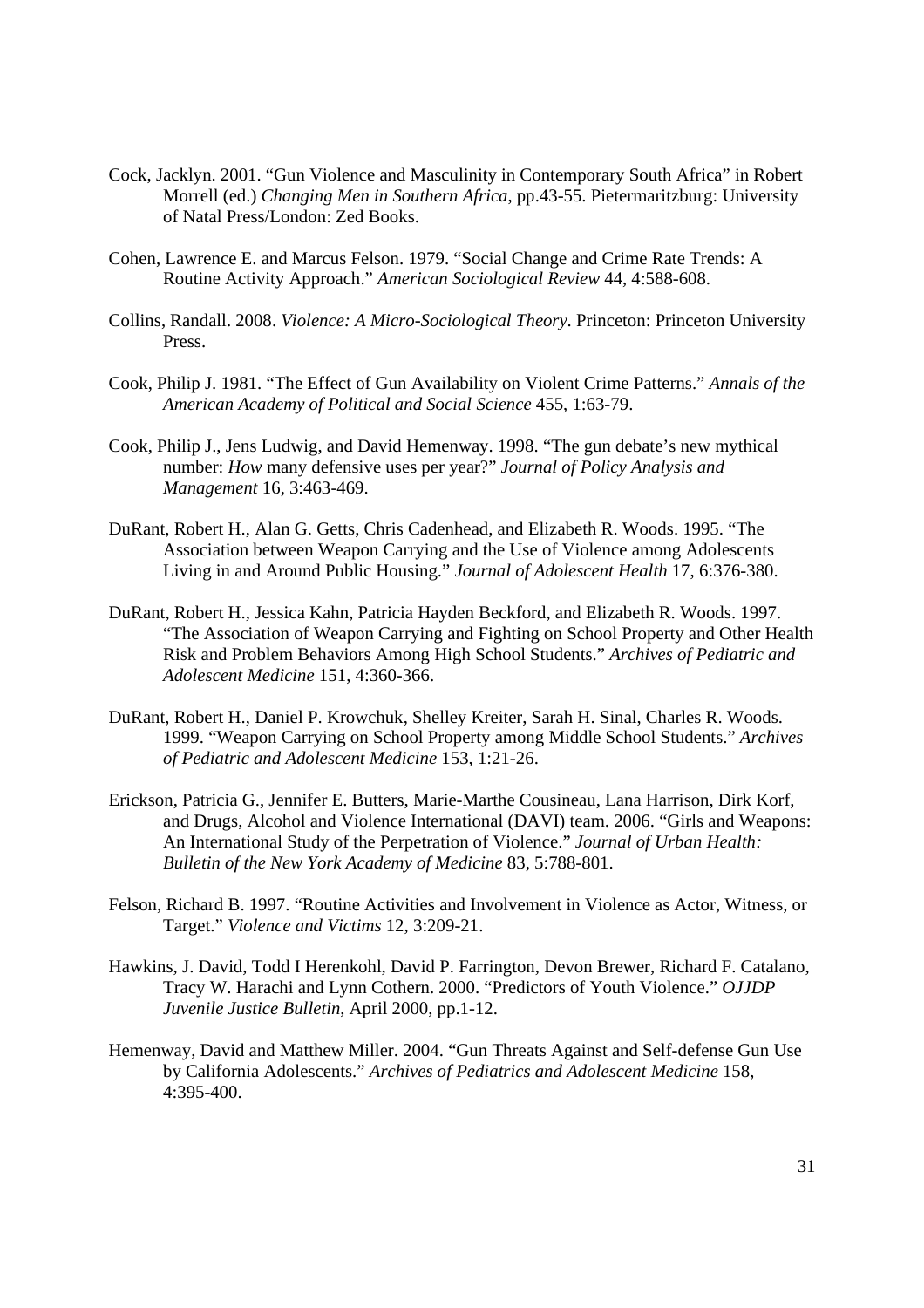- Hennop, Ettienne, Jakkie Potgieter, and Claire Jefferson. 2001. *The Role of Firearms in Crime in South Africa*. Pretoria: Institute for Security Studies.
- Hindelang, Michael S., Michael Gottfredson, and James Garofalo. 1978. *Victims of Personal Crime*. Cambridge, MA: Ballinger.
- Jensen, Gary F. and David Brownfield. 1986. "Gender, lifestyles and victimization: Beyond routine activity theory." *Violence and Victims* 1, 2:85-99.
- Kates, Don B. and Gary Mauser. 2007. "Would Banning Firearms Reduce Murder and Suicide? A Review of International and Some Domestic Evidence." *Harvard Journal of Law and Public Policy* 30, 2:649-94.
- Katz, Jack. 1988. *Seductions of Crime*. New York: Basic Books.
- Keegan, Margaret. 2005. *The Proliferation of Firearms in South Africa, 1994-2004*. Braamfontein: Gun Free South Africa.
- Kellermann, Arthur L., Grant Somes, Frederick P. Rivara, Roberta K. Lee, and Joyce G. Banton. 1998. "Injuries and Death Due to Firearms in the Home." *The Journal of Trauma: Injury, Infection and Critical Care* 45, 2:263-267.
- Kleck, Gary. 1988. Crime control through the private use of armed force. *Social Problems* 35, 1:1-21.
- Kleck, Gary and Marc Gertz. 1995. ''Armed Resistance to Crime: The Prevalence and Nature of Self-Defense with a Gun,'' *The Journal of Criminal Law and Criminology* 86, 1:150–187.
- Klevens, Joanne, Luis Fernando Duque, and Clemencia Ramírez. 2002. "The Victim-Perpetrator Overlap and Routine Activities: Results from a Cross-Sectional Study in Bogotá, Colombia." *Journal of Interpersonal Violence* 17, 2:206-16.
- Kynoch, Gary. 2003. "Apartheid Nostalgia: Personal security concerns in South African townships," *SA Crime Quarterly* 5, 3:7-10.
- Kynoch, Gary. 2005. *We Are Fighting the World: A History of the Marashea Gangs in South Africa, 1947-1999*. Athens, OH: Ohio University Press and Pietermartizburg: University of KwaZulu-Natal Press.
- Lam, David, David Lam, Cally Ardington, Nicola Branson, Anne Case, Murray Leibbrandt, Alicia Menendez, Jeremy Seekings, Meredith Sparks and Brendan Maughan-Brown. 2010 forthcoming. "The Cape Area Panel Study: A Very Short Introduction to the Integrated Waves 1-2-3-4-5 (2002-2009) Data."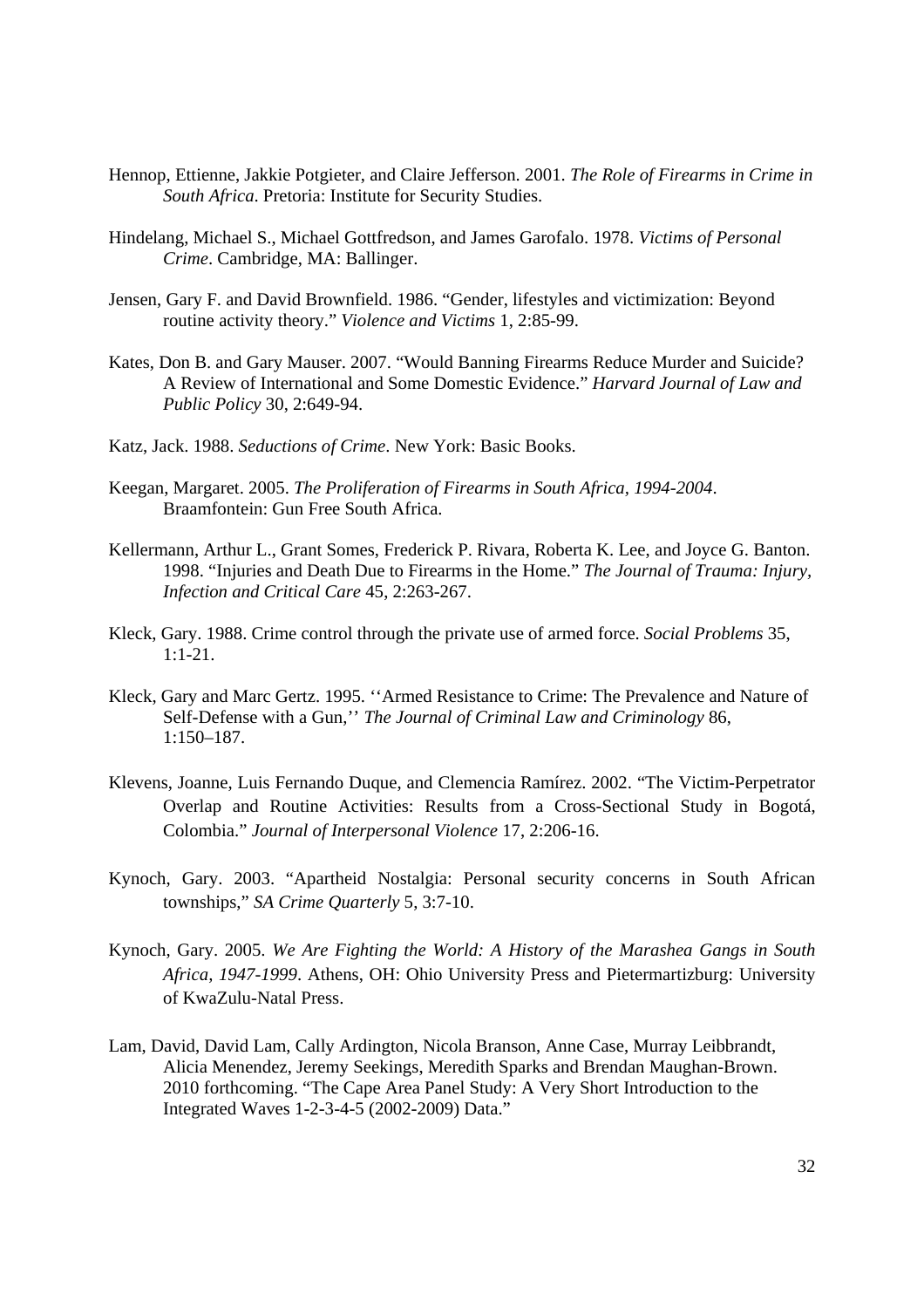- Lamb, Guy. 2008. *'Under the gun': An assessment of firearm crime and violence in South Africa*. March 2008. Report compiled for the Office of the President. Pretoria, South Africa.
- Lauritsen, Janet L., Robert J. Sampson, and John H. Laub. 1991. "The Link Between Offending and Victimization Among Adolescents." *Criminology* 29, 2:265-92.
- Leggett, Ted. 2005. "Terugskiet (returning fire): Growing up on the street corners of Manenberg, South Africa." Rio de Janeiro: Children in Organised Armed Violence. Available from http://www.coav.org.br/publique/media/Report%20África%20do%20Sul.pdf.
- Leoschut, Lezanne. 2009. *Running Nowhere Fast: Results of the 2008 National Youth Lifestyle Survey*, CJCP Monograph Series No. 6. Cape Town: Centre for Justice and Crime Prevention.
- Liang, Holan, Alan J. Flisher, and Carl J. Lombard. 2007. "Bullying, violence and risk behaviour in South African school students." *Child Abuse and Neglect* 31, 2:161-171
- Lott, John R. 1998. *More Guns, Less Crime: Understanding Crime and Gun Control Laws*. Chicago: University of Chicago Press.
- McDowall, David, Alan J. Lizotte, and Brian Wiersema. 1991. "General deterrence through civilian gun ownership: an evaluation of the quasi-experimental evidence." *Criminology* 29, 4:541-60.
- Mercy, James A., Alexander Butchart, David Farrington, and Magdalena Cerda. 2002. "Youth Violence," pp.23-56 in Etienne G. Krug, Linda L. Dahlberg, James A. Mercy, Anthony B. Zwi and Rafael Lozano (eds.), *World report on health and violence*. Geneva: World Health Organization.
- Miethe, Terance D., Mark C. Stafford, and J. Scott Long. 1987. "Social Differentiation in Criminal Victimization: A Test of Routine Activities/Lifestyle Theories." *American Sociological Review* 52, 2:184-94.
- Moore, Mark H. 1981. "Keeping Handguns from Criminal Offenders." *Annals of the American Academy of Political and Social Science* 455, 1:92-109.
- Myrttinen, Henri. 2003. "Disarming masculinities." *Disarmament Forum* 2003, 4:37-46.
- Nofziger, Stacey and Don Kurtz. 2005. "Violent Lives: A Lifestyle Model Linking Exposure to Violence to Juvenile Violent Offending." *Journal of Research in Crime and Delinquency* 42, 1:3-26.
- Parry, Charles D.H., Andreas Plüdemann, and Ted Leggett. 2004. "The 3-Metros Study of Drugs and Crime in South Africa: Findings and Policy Implications." *The American Journal of Drug and Alcohol Abuse* 30, 1: 167-185.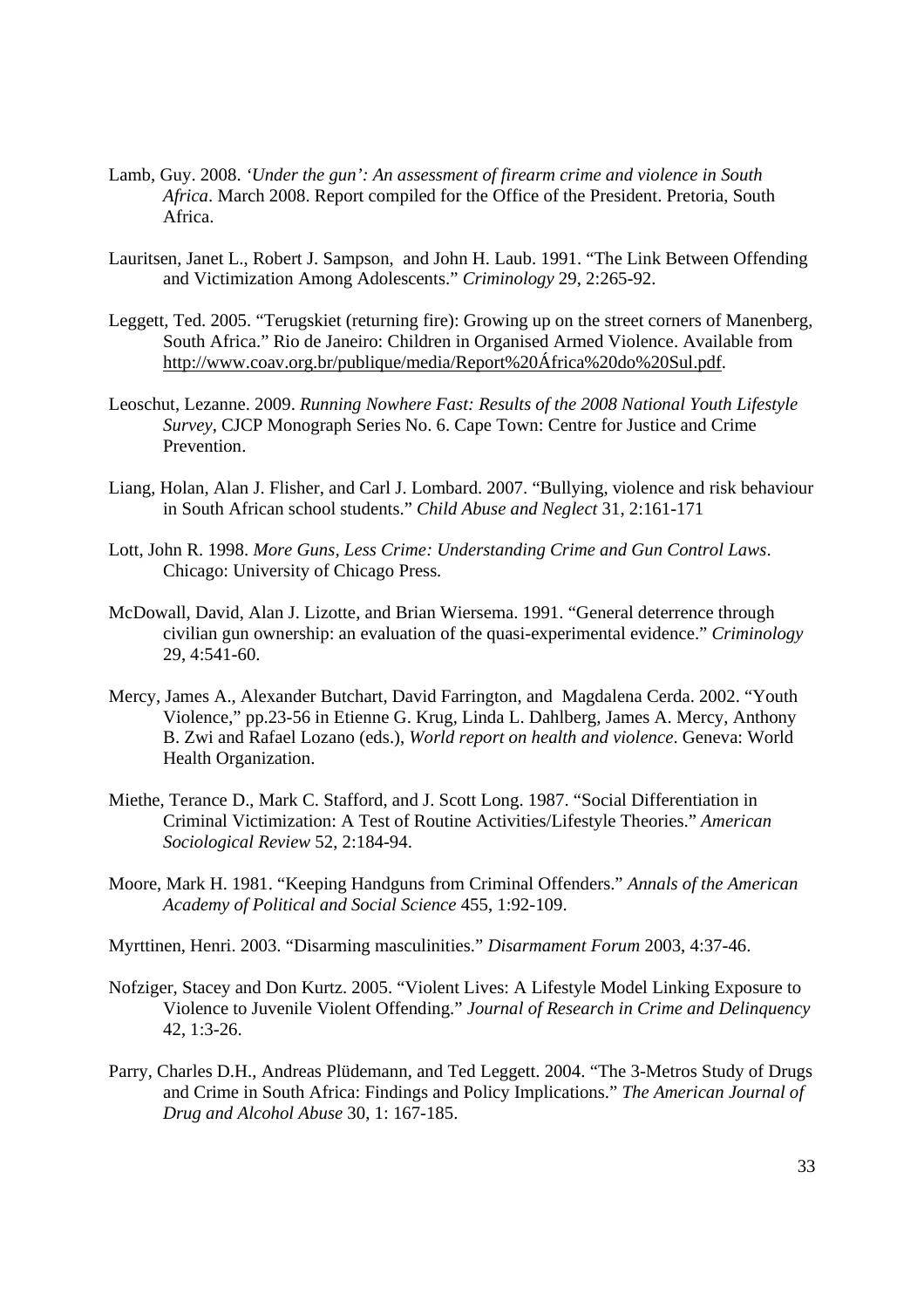- Plass, Peggy S. and Diane Cyr Carmody. 2005. "Routine Activities of Delinquent and Non Delinquent Victims of Violent Crime." *American Journal of Criminal Justice* 29,  $2:235-45$ .
- Reddy, S.P., S. Panday, D. Swart, C.C. Jinabhai, S.L. Amosun, S. James, K.D. Monyeki, G. Stevens, N. Morejele, N.S. Kambaran, R.G. Omardien, and H.W. Van den Borne. 2003. *Umthenthe Uhlaba Usamila – The South African Youth Risk Behaviour Survey 2002*. Cape Town: South African Medical Research Council.
- Reddy, S.P., S. James, R. Sewpaul, F. Koopman, N.I. Funani, S. Sifunda, J. Josie, P. Masuka, N.S. Kambaran, and R.G. Omardien. 2010. *Umthente Uhlaba Usamila – The 2nd South African Youth Risk Behaviour Survey 2008*. Cape Town: South African Medical Research Council.
- Roth, Jeffrey A. 1994. "Firearms and Violence." *National Institute of Justice: Research in Brief*, February, 1-7.
- Sampson, Robert J. and Janet L. Lauritsen. 1990. "Deviant Lifestyles, Proximity to Crime, and the Offender- Victim Link in Personal Violence." *Journal of Research in Crime and Delinquency* 27, 2:110-39.
- Seekings, Jeremy. 2008. "The continuing salience of race: Discrimination and diversity in South Africa." *Journal of Contemporary African Studies* 26, 1:1-25.
- Seekings, Jeremy and Kai Thaler. 2010. "Socio-economic conditions, violence and young people in Cape Town," forthcoming in *Picking Up The Pieces of War: Joint Efforts for Youth Well-Being, Vol. 2: South Africa*, edited by Brian K. Barber and Andrew Dawes. New York: Oxford University Press.
- Shaffer, Jennifer N. and R. Barry Ruback. 2002. "Violent Victimization as a Risk Factor for Violent Offending Among Juveniles." *OJJDP Juvenile Justice Bulletin*, December 2002, 1-11.
- Sheley, Joseph F. and James D. Wright. 1993. "Motivations for Gun Possession and Carrying Among Serious Juvenile Offenders." *Behavioral Sciences and the Law* 11, 375-88.
- Simon, Thomas R., Alex E. Crosby, and Linda L. Dahlberg. 1999. "Students Who Carry Weapons to High School: Comparison to Other Weapon-Carriers." *Journal of Adolescent Health* 24, 5:340-348.
- Skogan, Wesley G. and Michael G. Maxfield. 1981. *Coping with Crime: Individual and Neighborhood Reactions*. Sage Library of Social Research Volume 124. London: Sage Publications.